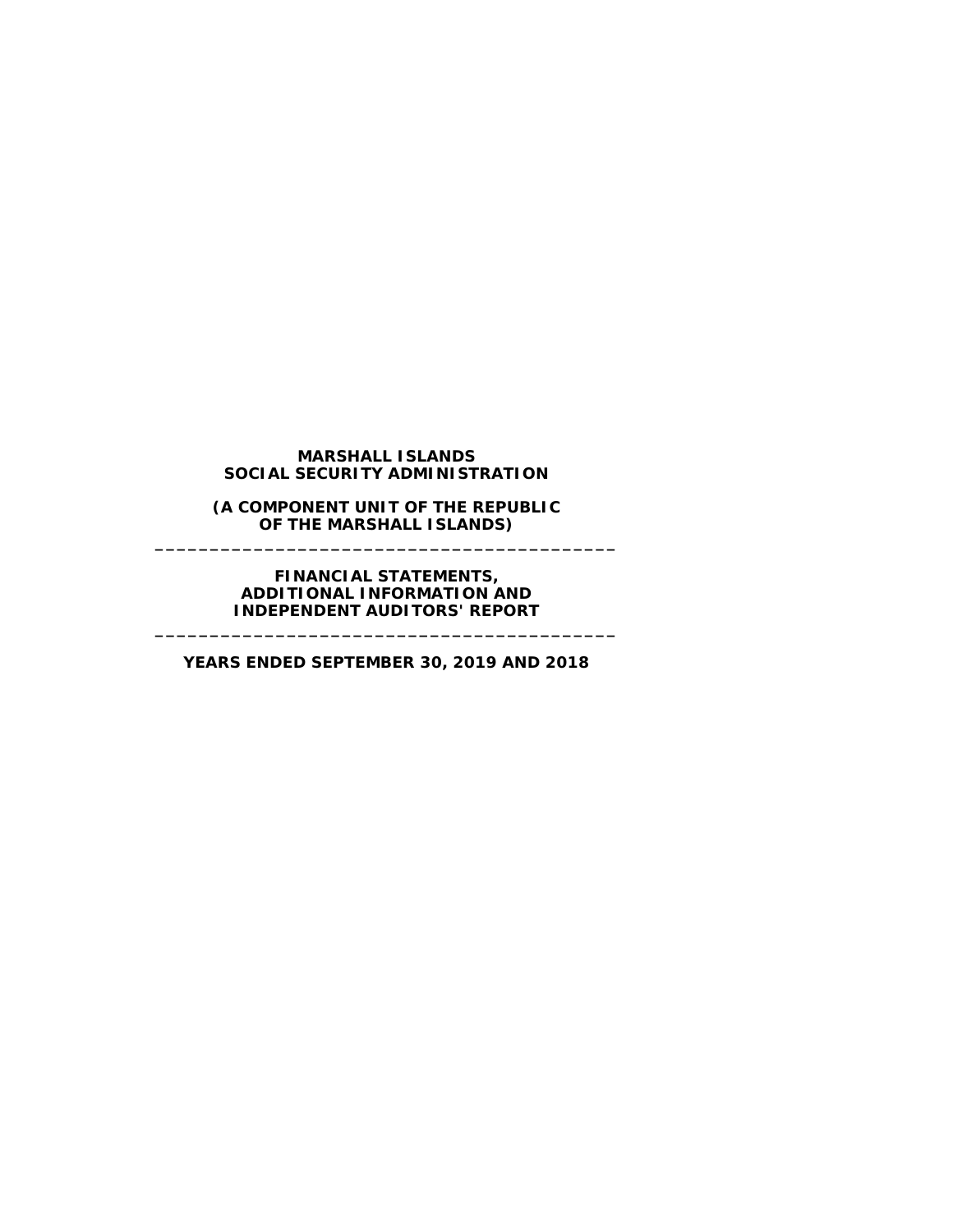# Years Ended September 30, 2019 and 2018 Table of Contents

|      |                                                                                                                                                                                                                             | Page No. |
|------|-----------------------------------------------------------------------------------------------------------------------------------------------------------------------------------------------------------------------------|----------|
| Ι.   | INDEPENDENT AUDITORS' REPORT                                                                                                                                                                                                | 1        |
| Н.   | MANAGEMENT'S DISCUSSION AND ANALYSIS                                                                                                                                                                                        | 4        |
| III. | <b>FINANCIAL STATEMENTS:</b>                                                                                                                                                                                                |          |
|      | Statements of Fiduciary Net Position                                                                                                                                                                                        | 10       |
|      | Statements of Changes in Fiduciary Net Position                                                                                                                                                                             | 11       |
|      | Notes to Financial Statements                                                                                                                                                                                               | 12       |
| IV.  | OTHER SUPPLEMENTARY INFORMATION:                                                                                                                                                                                            |          |
|      | Combining Statement of Fiduciary Net Position                                                                                                                                                                               | 25       |
|      | Combining Statement of Changes in Fiduciary Net Position                                                                                                                                                                    | 26       |
| V.   | <b>INDEPENDENT AUDITORS' REPORT ON COMPLIANCE WITH</b><br><b>LAWS AND REGULATIONS</b>                                                                                                                                       |          |
|      | Independent Auditors' Report on Internal Control Over Financial<br>Reporting and on Compliance and Other Matters Based on an<br>Audit of Financial Statements Performed in Accordance With<br>Government Auditing Standards | 27       |
|      | Unresolved Prior Year Findings                                                                                                                                                                                              | 29       |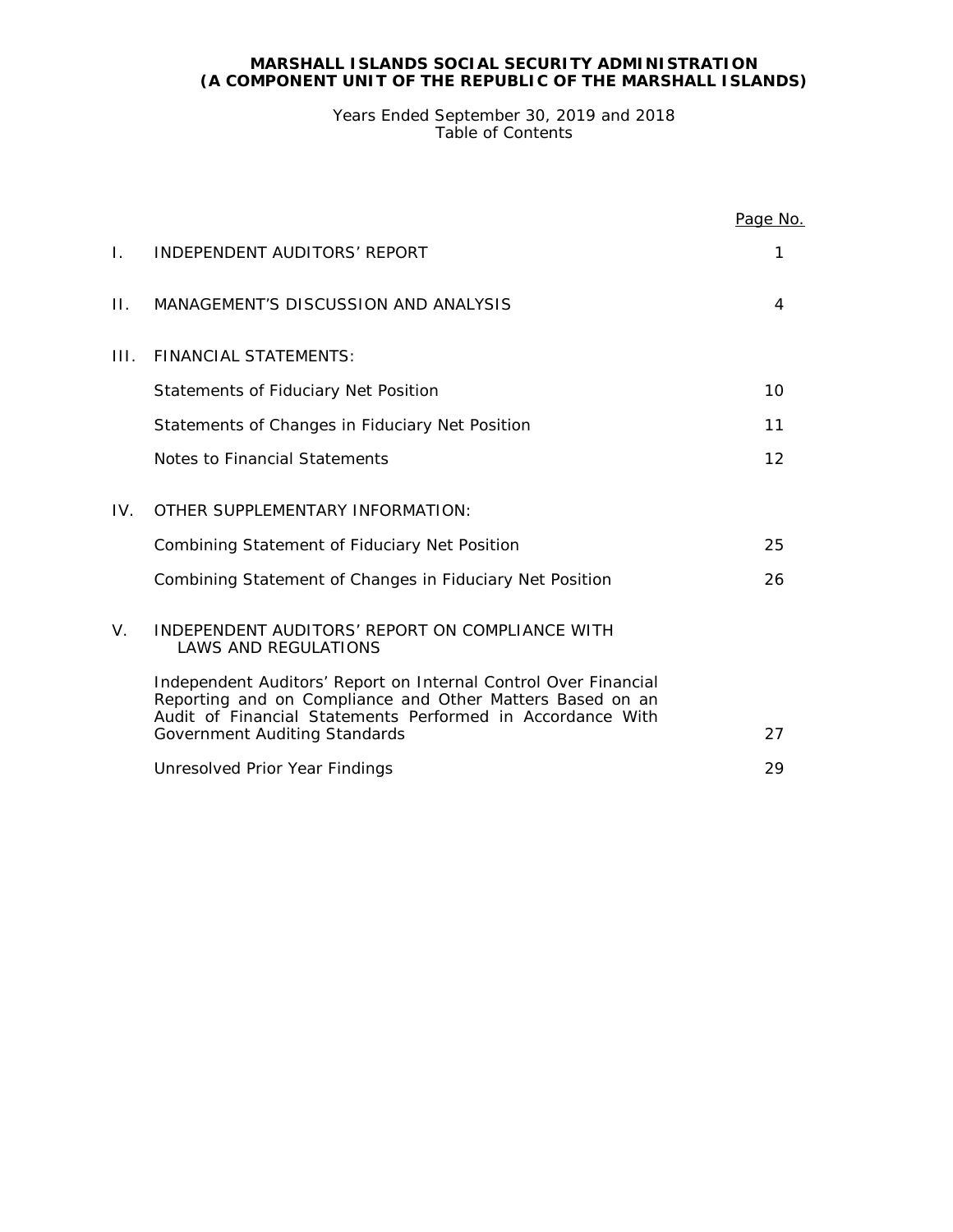

Deloitte & Touche LLP 361 South Marine Corps Drive Tamuning, GU 96913-3973 USA

Tel: +1 (671) 646-3884 Fax: +1 (671) 649-4265

www.deloitte.com

## **INDEPENDENT AUDITORS' REPORT**

Board of Directors Marshall Islands Social Security Administration:

## **Report on the Financial Statements**

We have audited the accompanying financial statements of the Marshall Islands Social Security Administration (MISSA), a component unit of the Republic of the Marshall Islands, which comprise the statements of fiduciary net position as of September 30, 2019 and 2018, and the related statements of changes in fiduciary net position for the years then ended, and the related notes to the financial statements.

## *Management's Responsibility for the Financial Statements*

Management is responsible for the preparation and fair presentation of these financial statements in accordance with accounting principles generally accepted in the United States of America; this includes the design, implementation, and maintenance of internal control relevant to the preparation and fair presentation of financial statements that are free from material misstatement, whether due to fraud or error.

## *Auditors' Responsibility*

Our responsibility is to express an opinion on these financial statements based on our audits. We conducted our audits in accordance with auditing standards generally accepted in the United States of America and the standards applicable to financial audits contained in *Government Auditing Standards*, issued by the Comptroller General of the United States. Those standards require that we plan and perform the audit to obtain reasonable assurance about whether the financial statements are free from material misstatement.

An audit involves performing procedures to obtain audit evidence about the amounts and disclosures in the financial statements. The procedures selected depend on the auditor's judgment, including the assessment of the risks of material misstatement of the financial statements, whether due to fraud or error. In making those risk assessments, the auditor considers internal control relevant to the entity's preparation and fair presentation of the financial statements in order to design audit procedures that are appropriate in the circumstances, but not for the purpose of expressing an opinion on the effectiveness of the entity's internal control. Accordingly, we express no such opinion. An audit also includes evaluating the appropriateness of accounting policies used and the reasonableness of significant accounting estimates made by management, as well as evaluating the overall presentation of the financial statements.

We believe that the audit evidence we have obtained is sufficient and appropriate to provide a basis for our audit opinion.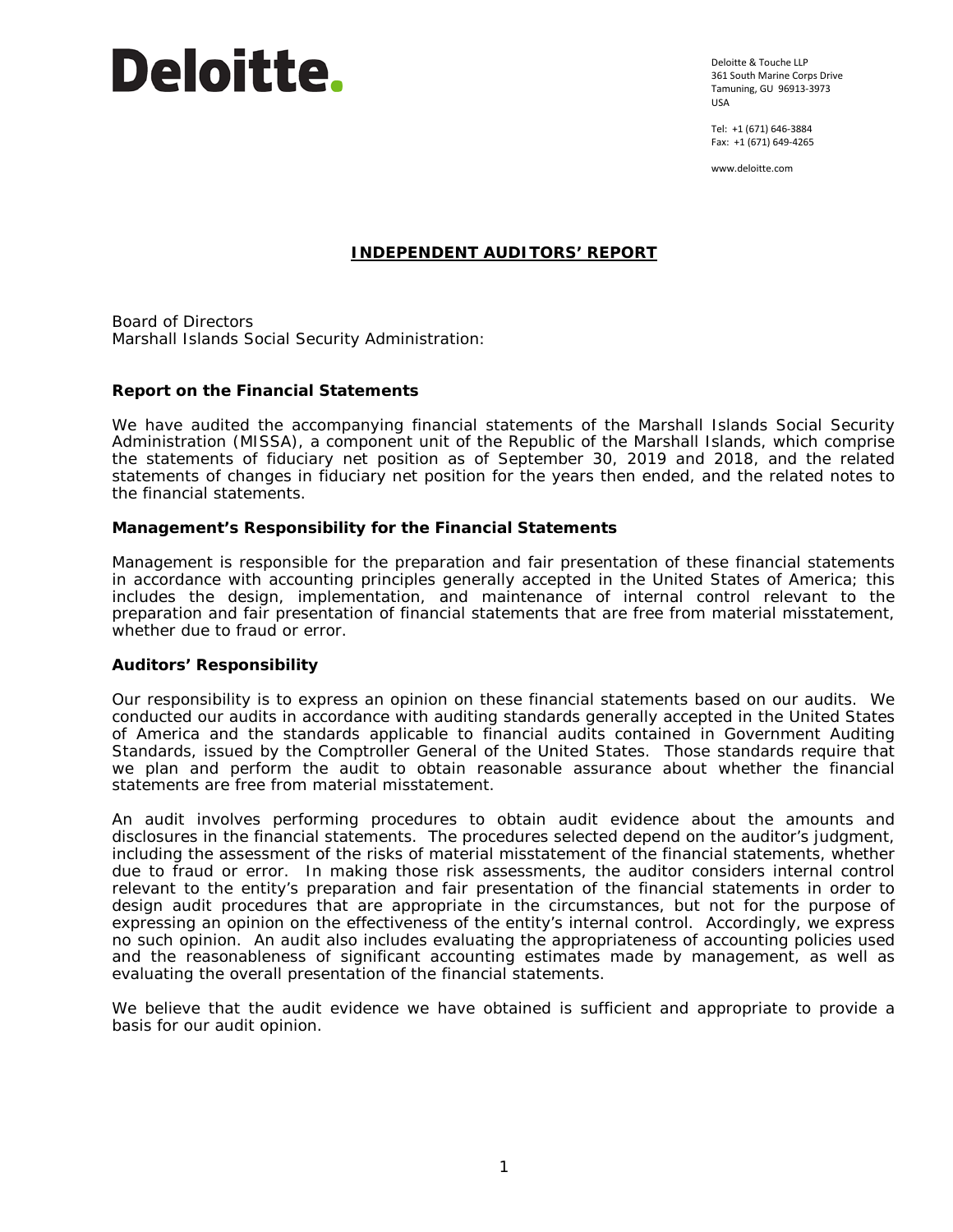# Deloitte.

# *Opinion*

In our opinion, the financial statements referred to above present fairly, in all material respects, the financial position of MISSA as of September 30, 2019 and 2018, and the changes in its net position for the years then ended in accordance with accounting principles generally accepted in the United States of America.

# *Emphasis-of-Matters*

## *Uncertainty Regarding Funded Ratio*

As discussed in Note 9 to the financial statements, MISSA may be unable to meet its future benefit obligations.

## *COVID-19*

As discussed in Note 11 to the financial statements, MISSA determined that the COVID-19 pandemic may negatively impact its investments and changes in net position available for benefits. MISSA is unable to reasonably estimate its ultimate financial impact.

Our opinion is not modified with respect to these matters.

## *Other Matters*

## *Required Supplementary Information*

Accounting principles generally accepted in the United States of America require that the Management's Discussion and Analysis on pages 4 through 9 be presented to supplement the financial statements. Such information, although not a part of the financial statements, is required by the Governmental Accounting Standards Board who considers it to be an essential part of financial reporting for placing the financial statements in an appropriate operational, economic, or historical context. This supplementary information is the responsibility of MISSA's management. We have applied certain limited procedures to the required supplementary information in accordance with auditing standards generally accepted in the United States of America, which consisted of inquiries of management about the methods of preparing the information and comparing the information for consistency with management's responses to our inquiries, the financial statements, and other knowledge we obtained during our audit of the financial statements. We do not express an opinion or provide any assurance on the information because the limited procedures do not provide us with sufficient evidence to express an opinion or provide any assurance.

## *Other Information*

Our audits were conducted for the purpose of forming an opinion on the financial statements as a whole. The Other Supplementary Information on pages 25 and 26 is presented for purposes of additional analysis and is not a required part of the financial statements. Such information is the responsibility of management and was derived from and relates directly to the underlying accounting and other records used to prepare the financial statements. The information has been subjected to the auditing procedures applied in the audit of the financial statements and certain additional procedures, including comparing and reconciling such information directly to the underlying accounting and other records used to prepare the financial statements or to the financial statements themselves, and other additional procedures in accordance with auditing standard generally accepted in the United States of America. In our opinion, the information is fairly stated, in all material respects, in relation to the financial statements as a whole.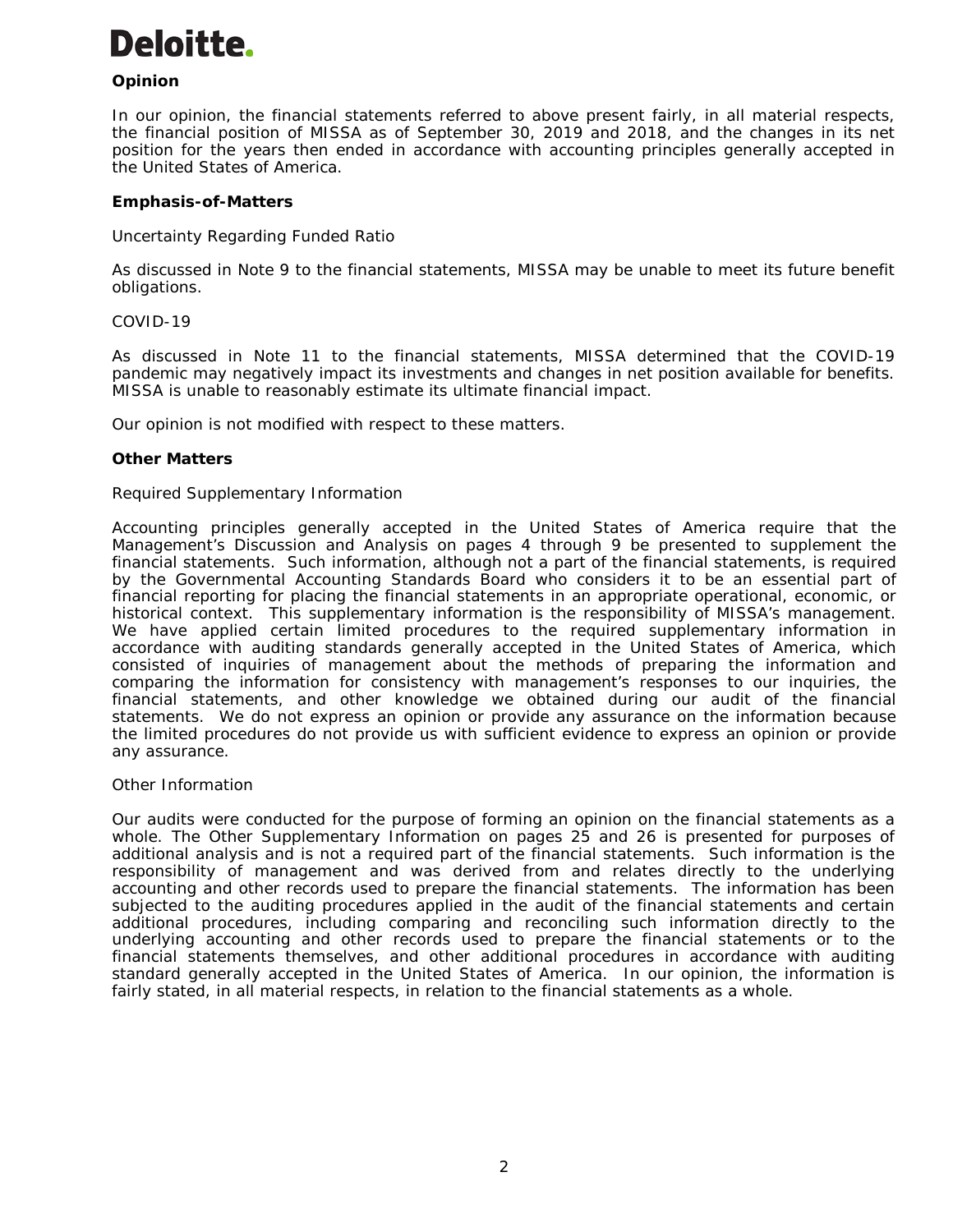# Deloitte.

# **Other Reporting Required by** *Government Auditing Standards*

In accordance with *Government Auditing Standards*, we have also issued our report dated June 16, 2020 on our consideration of MISSA's internal control over financial reporting and on our tests of its compliance with certain provisions of laws, regulations, contracts, and grant agreements and other matters. The purpose of that report is solely to describe the scope of our testing of internal control over financial reporting and compliance and the results of that testing, and not to provide an opinion on the effectiveness of MISSA's internal control over financial reporting or on compliance. That report is an integral part of an audit performed in accordance with *Government Auditing Standards* in considering MISSA's internal control over financial reporting and compliance.

 $\#$  Nackel

June 16, 2020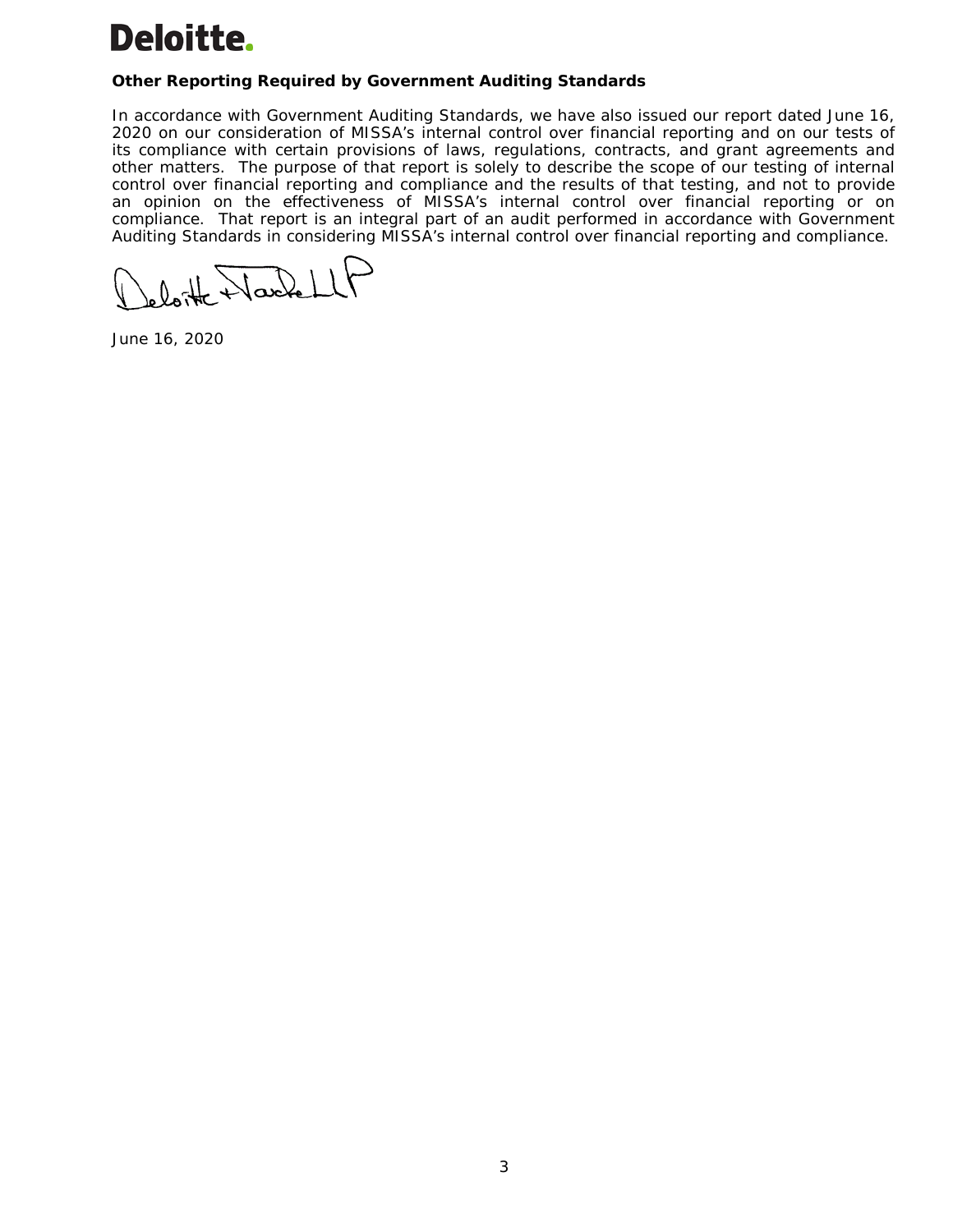Management's Discussion and Analysis Years Ended September 30, 2019 and 2018

The following Management's Discussion and Analysis (MD&A) of the Marshall Islands Social Security Administration's (MISSA) financial performance provides an overview to the financial statements of MISSA for the fiscal years ended September 30, 2019 and 2018. Since the MD&A is designed to focus on current activities, resulting changes and current known facts, we encourage the readers to consider it in conjunction with the audited financial statements, which follow this section.

## **REQUIRED FINANCIAL STATEMENTS**

MISSA, a fiduciary component unit of the Republic of the Marshall Islands (RepMar), prepares its financial statements on the accrual basis of accounting in accordance with generally accepted accounting principles promulgated by the Governmental Accounting Standards Board (GASB). The Statements of Fiduciary Net Position reflect all of MISSA's assets and liabilities and provide information on the nature and amount of investments available to ensure payment of retirement, survivor, disability and lump sum benefits. All additions to and deductions from the net position held in trust for retirement, disability, survivor and lump sum benefits are accounted for in the Statements of Changes in Fiduciary Net Position. This statement measures MISSA's performance over the past year in increasing or decreasing the net position available for future benefits.

## **FINANCIAL ANALYSIS OF MISSA**

The Statements of Fiduciary Net Position on page 10 and the Statements of Changes in Fiduciary Net Position on page 11 provide an indication of MISSA's financial condition. While these statements measure the value of MISSA's fiduciary net position and the relevant changes in fiduciary net position, another important factor to consider in determining the financial health of MISSA is its actuarial funded status.

Two years after the reform law was passed, MISSA's cash flow continued to improve and remain positive. In May 2019, MISSA had accumulated a sizeable amount of cash surplus from which it set aside a \$2 million TCD in a local bank. Another \$2 million was infused to build up MISSA's investments outside the country, which were seriously depleted by constant withdrawals that totaled more than \$22 million from 2010 through 2016.

MISSA's continuous aggressive collection campaign, which included payroll audits, paid off as contributions increased from \$20.4 million in FY 2018 to \$21 million in FY 2019, reflecting a 2.6% increase. Prior to the new MISSA law, contributions amounted to \$15.2 million in FY 2016. Likewise, benefits were controlled at sparing levels. The \$20.8 million benefits paid in FY 2019 remain almost unchanged when compared to the \$20.7 million paid in the previous year. Before the new MISSA law took effect, benefits used to increase at an average of 6%-7% or around \$1 million every year.

MISSA's financial turnaround would not have been made possible without the support and financial assistance from the RMI Government, which appropriated \$3.3 million, \$3 million and \$2.3 million in FYs 2017, 2018 and 2019, respectively, to the Administration. Just recently, another \$1.7 million in subsidy was granted to MISSA for FY 2020, in which \$100,000 has been transferred to the RMI Health Fund, as MISSA had requested for \$1.6 million.

At September 30, 2019, MISSA's total fiduciary net position held in reserve for future benefits amounted to \$83.2 million. MISSA has no debt and did not have material activity in its capital assets. Please refer to notes to financial statements for additional information concerning these matters.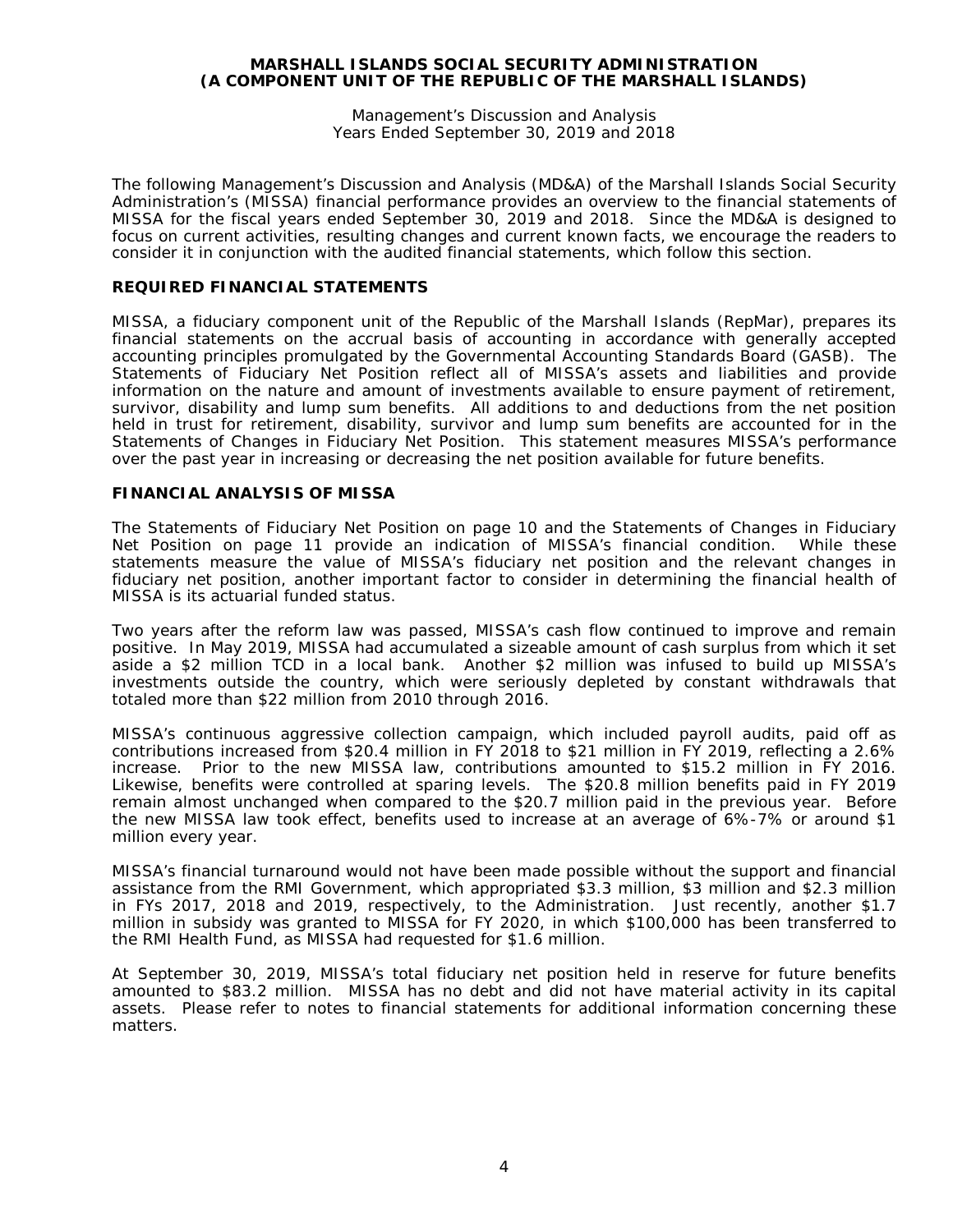Management's Discussion and Analysis Years Ended September 30, 2019 and 2018

A summary of MISSA's Statements of Fiduciary Net Position as of September 30, 2019, 2018 and 2017 is presented below:

|                                   | 2019         | 2018         | 2017             |
|-----------------------------------|--------------|--------------|------------------|
| <b>ASSETS</b>                     |              |              |                  |
| Cash and cash equivalents         | \$1,595,599  | \$3,615,309  | 1,363,901<br>\$  |
| Time certificate of deposit       | 2,000,000    |              |                  |
| Receivables, net                  | 3,774,375    | 3,853,707    | 3,739,566        |
| Investments:                      |              |              |                  |
| Cash management                   | 59,616       | 252,535      | 76,368           |
| <b>Stocks</b>                     | 31,412,476   | 26,857,112   | 23,217,668       |
| Mutual funds                      | 46,000,543   | 46,688,465   | 46,275,398       |
| Fixed assets, net                 | 155,179      | 120,059      | 40,185           |
| Total assets                      | 84,997,788   | 81,387,187   | 74,713,086       |
| <b>LIABILITIES</b>                |              |              |                  |
| Accounts payable                  | 63,641       | 131,645      | 135,200          |
| Other liabilities and accruals    | 115,630      | 76,592       | 70,876           |
| Due to affiliates                 | 1,664,543    | 1,913,506    | 1,792,429        |
| <b>Total liabilities</b>          | 1,843,814    | 2,121,743    | <u>1,998,505</u> |
| <b>NET POSITION</b>               |              |              |                  |
| Held in trust for future benefits | \$83,153,974 | \$79.265.444 | \$72.714.581     |

A summary of MISSA's Statements of Changes in Fiduciary Net Position for the years ended September 30, 2019, 2018 and 2017 is presented below:

|                        | 2019         | 2018         | 2017         |
|------------------------|--------------|--------------|--------------|
| Additions:             |              |              |              |
| Contributions          | \$20,951,525 | \$20,419,514 | \$18,333,207 |
| Net investment income  | 2.205.853    | 4.729.953    | 7.211.662    |
| RMI Subsidy            | 2.314.747    | 2.976.000    | 3.273.600    |
| Other                  | 357,788      | 226,975      | 433,646      |
| Total additions        | 25,829,913   | 28,352,442   | 29, 252, 115 |
| Deductions:            |              |              |              |
| Benefit payments       | 20,835,292   | 20.734.016   | 21.189.518   |
| Administrative         | 1.106.091    | 1,067,563    | 957.084      |
| Total deductions       | 21,941,383   | 21,801,579   | 22,146,602   |
| Change in net position | \$3.888.530  | \$6.550.863  | 05.513       |

Management's Discussion and Analysis for the year ended September 30, 2018 is set forth in MISSA's report on the audit of its financial statements dated January 21, 2019. Such Management Discussion and Analysis explains the major factors impacting the fiscal year 2018 financial statements and can be obtained from MISSA's Administrator via the contact information on page 9.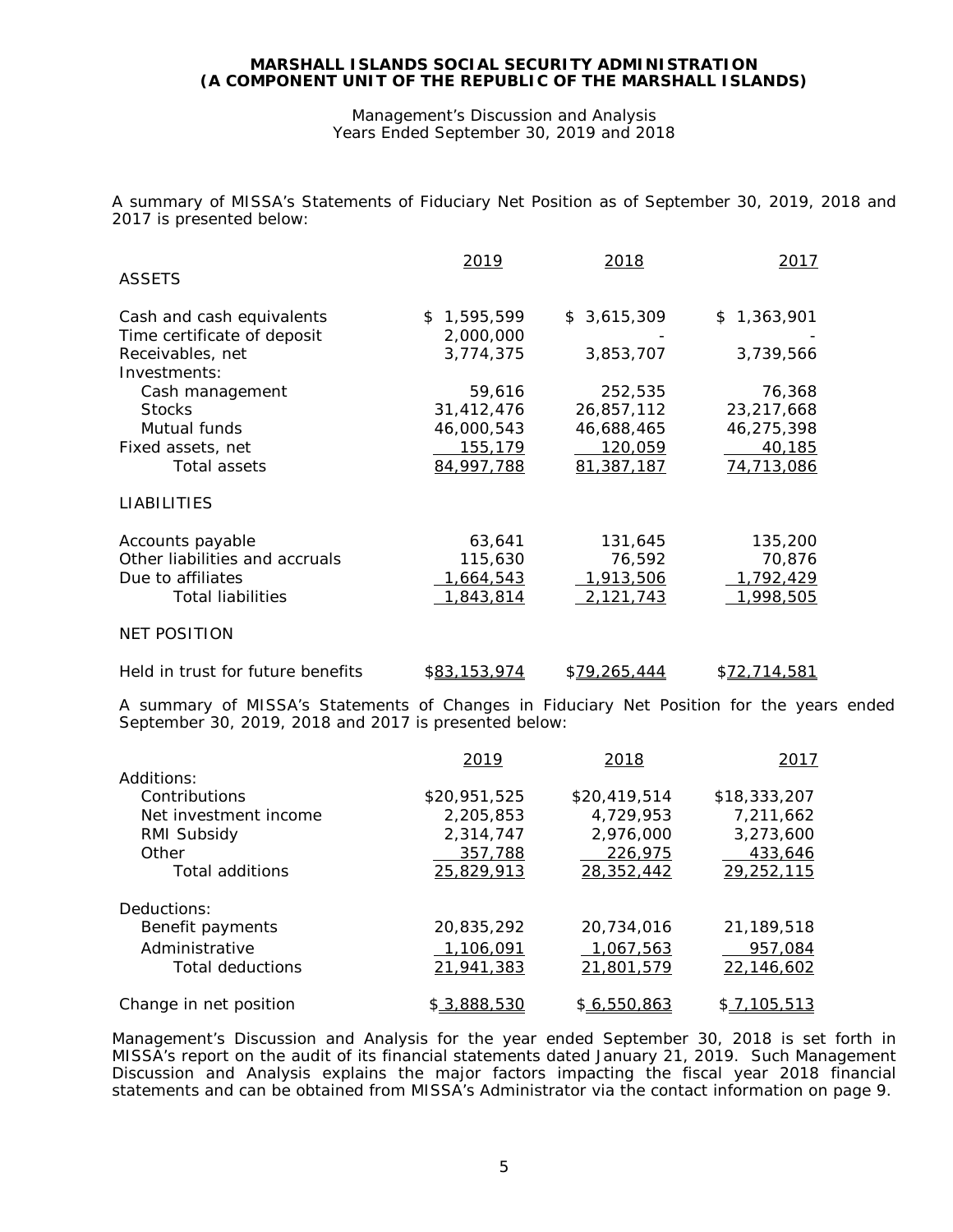Management's Discussion and Analysis Years Ended September 30, 2019 and 2018

## **Additions:**

As in previous years, the RMI Government has consistently paid its bi-weekly remittances on time, which comprised 31.5% of total contributions. The continual aggressive collection efforts by MISSA's Tax Compliance Officers and Auditors coupled with relentless legal referrals and court actions contributed to the increase in contributions from \$20.4 million in FY 2018 to \$21 million in FY 2019.

The following table presents MISSA's investment allocations as of September 30, 2019 with comparative figures in 2018.

|                                  |        |        | As of September 30, 2019    |                             | As of September 30, 2018 |        |                                 |                             |
|----------------------------------|--------|--------|-----------------------------|-----------------------------|--------------------------|--------|---------------------------------|-----------------------------|
| <b>Investment Type</b>           | Weight | Target | Market<br>Value<br>(\$'000) | Target<br>Value<br>(\$7000) | Weight                   | Target | <b>Market Value</b><br>(\$7000) | Target<br>Value<br>(\$'000) |
| Small Cap                        | 5.02%  | 4.80%  | 2,898                       | 2,771                       | 4.80%                    | 5.80%  | 2,682                           | 3,241                       |
| Small Cap Value                  | 6.28%  | 5.40%  | 3,623                       | 3,116                       | 7.50%                    | 8.18%  | 4,190                           | 4,570                       |
| Large Cap Growth                 | 6.04%  | 6.00%  | 3,488                       | 3,462                       | 5.10%                    | 5.36%  | 2,849                           | 2,995                       |
| Large Cap                        | 7.79%  | 7.80%  | 4,474                       | 4,500                       | 6.60%                    | 6.79%  | 3,688                           | 3,794                       |
| Large Cap Value                  | 9.06%  | 8.40%  | 5,231                       | 4,847                       | 8.40%                    | 9.25%  | 4,693                           | 5,168                       |
| Int'l Small Cap                  | 3.67%  | 3.60%  | 2,121                       | 2,077                       | 4.20%                    | 4.15%  | 2,347                           | 2,319                       |
| Int'l Small Cap Value            | 3.69%  | 3.60%  | 2,131                       | 2,077                       | 4.20%                    | 4.14%  | 2,347                           | 2,313                       |
| Int'l Large Cap                  | 4.86%  | 4.80%  | 2,804                       | 2,771                       | 4.80%                    | 4.72%  | 2,682                           | 2,637                       |
| Int'l Large Cap Value            | 5.54%  | 6.00%  | 3,198                       | 3,462                       | 4.80%                    | 4.78%  | 2,682                           | 2,671                       |
| <b>Emerging Markets</b>          | 4.24%  | 4.20%  | 2,447                       | 2,423                       | 4.20%                    | 4.24%  | 2,347                           | 2,369                       |
| Domestic Real Estate             | 3.61%  | 3.00%  | 2,085                       | 1.731                       | 3.00%                    | 3.11%  | 1.676                           | 1,738                       |
| <b>International Real Estate</b> | 2.67%  | 2.40%  | 1.540                       | 1.385                       | 2.40%                    | 2.46%  | 1.341                           | 1,374                       |
| <b>Bonds</b>                     | 37.47% | 40.00% | 21,628                      | 23,080                      | 40.00%                   | 36.61% | 22,349                          | 20,455                      |
| Cash and Equivalents             | 0.06%  | 0.00%  | 34                          | O                           | 0.00%                    | 0.41%  | $\Omega$                        | 229                         |
| <b>TOTAL</b>                     | 100%   | 100%   | \$57,702                    | \$57,702                    | 100%                     | 100%   | \$55,873                        | \$55,873                    |

The above allocations are based on the current investment policy statement adopted by the Board of Directors on August 18, 2016 wherein MISSA's total investment portfolio requires an allocation of 60% for equities and 40% for bonds. As reported by MISSA's investment advisor, "year-to-date returns are particularly gratifying. Every single equity class is strongly positive."

With the exception of MISSA's investment in Marshall Islands Holdings, Inc. (MIHI) and Marshall Islands Service Corporation (MISCo), all investments are limited to no-load mutual funds, unit investment trusts, Exchange Trade Funds, close-end mutual funds, and other diversified marketable securities.

For the year ended September 30, 2019, the fair market value of MISSA's investments in the U.S. and international markets increased by \$1.8 million and totaled \$57.7 million due to the positive performance of all asset classes in MISSA's portfolio. Having maintained a positive cash flow, no investment drawdown was made in FY 2019. A total of \$2.3 million in dividends and interest payments were received and subsequently reinvested. Investment management fees have decreased by \$304 from \$136,555 in 2018 to \$136,251 in 2019.

MISSA presently holds a 36% interest in MIHI, a local holding company incorporated on February 27, 2013. On October 31, 2013, MIHI acquired all of the outstanding common stock of Bank of the Marshall Islands (BOMI). Prior to MIHI's acquisition of BOMI, MISSA owned 65,417 shares of BOMI stock valued at \$10,959,846. Between 2014 and 2017, MISSA received an additional 392 shares from MIHI, increasing the Administration's stockholding to 65,809 shares. In 2018, MISSA received an additional 100 shares from MIHI and exchanged 3,334 MIHI shares at \$150 per share for 38,469 MISCo shares at \$13 per share. This reduced the Administration's stockholding with MIHI to 62,575 shares. In 2019, MISSA received 75 additional shares from MIHI and exchanged 2,500 MIHI shares at \$200 per share for 38,461 MISCo shares at \$13 per share. This reduced the Administration's stockholding with MIHI to 60,150 shares.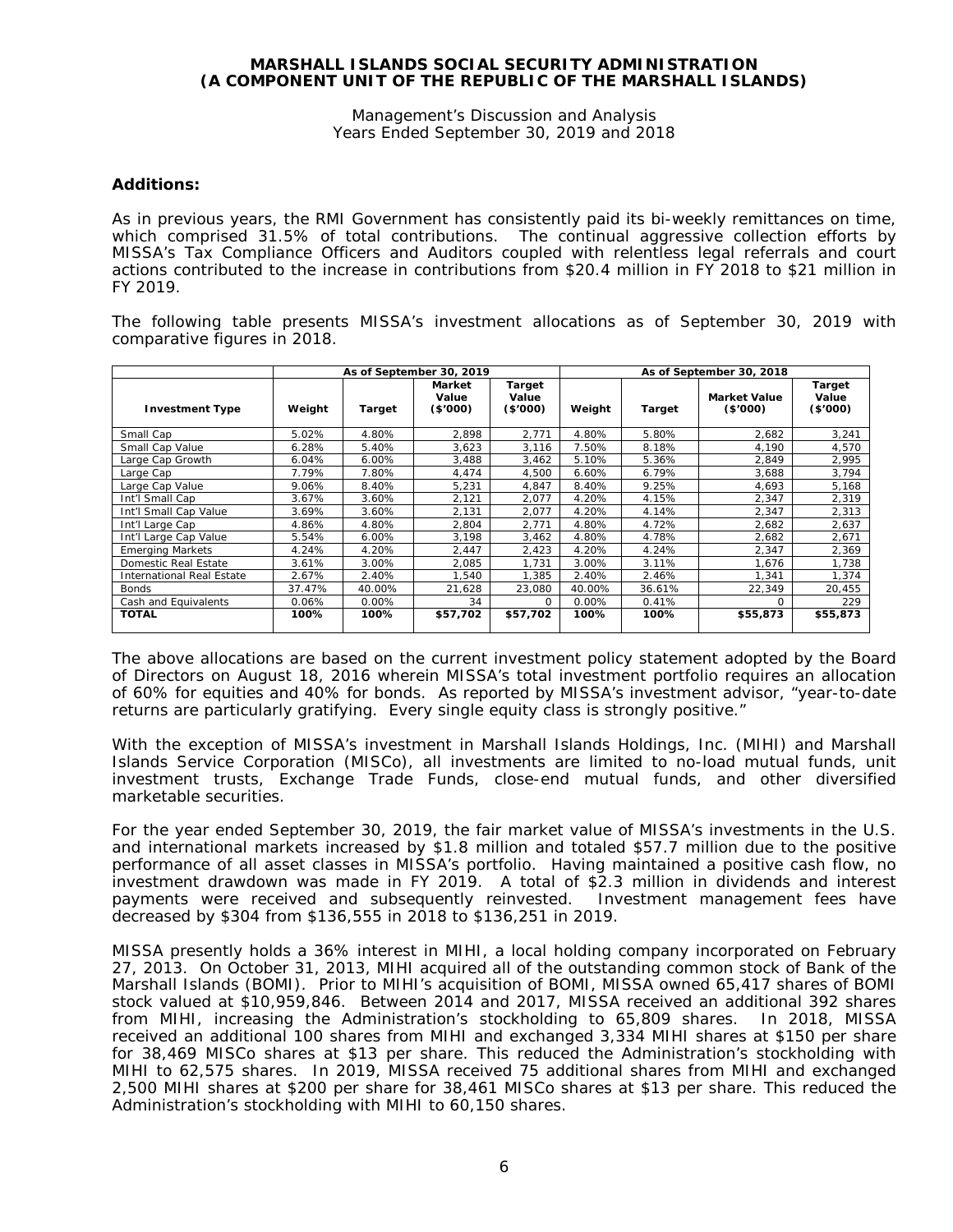Management's Discussion and Analysis Years Ended September 30, 2019 and 2018

On November 10, 2017, the Board approved the transfer of \$1 million from MISSA's investment in MIHI to MISCo, or the equivalent of 76,925 MISCo shares at \$13 per share. The transfer was made in two installments: the first was made on December 22, 2017 and the second, on December 19, 2018.

At September 30, 2019, MISSA's investment in MIHI increased by \$1.4 million representing BOMI's fiscal year equity earnings less dividends received and value of sold shares. Annual dividend payments of \$500,133 and \$493,099 were received from MIHI in December 2018 for calendar year 2018 and in December 2017 for calendar year 2017, respectively. At September 30, 2019 and 2018, the investment in MIHI amounted to \$18.7 million and \$17.4 million, respectively. Likewise, MISSA holds 80,080 shares of MISCo common stock with a current market value of \$1 million.

## **Deductions:**

Deductions represent benefit payments and administrative expenses. For the year ended September 30, 2019, total deductions amounted to \$21.9 million, which is slightly higher than the \$21.8 million paid in the previous year. The minimal increase was due to the removal of early retirement, extension of normal retirement age and coverage of earnings test to age 65, which reduced significantly the entry of new retirees into the retirement program. Administrative expenses were maintained within the budgetary limit. For the years ended September 30, 2019 and 2018, MISSA's administrative expenses totaled \$1,106,091 and \$1,067,563 respectively. These amounts represent 5.3% and 5.2% of total contributions generated during these respective years. As mandated by the Social Security Act of 1990, MISSA's administrative expenses have an allowable ceiling of as much as 20% of total revenues for any given year.

## **FUTURE ECONOMIC OUTLOOK**

For the first time in 10 years, contributions have surpassed benefits mainly due to the effects of the March 2017 MISSA reform law. From a low of \$15.2 million in FY 2016, contributions in FY 2019 grew to \$21 million, which is \$116,000 higher than the \$20.8 million benefits paid during the same period. However, this positive gap is expected to be reversed in the coming years. With limited employment opportunities in the country, contributions are projected to remain constant, or more likely, to drop due to the continual out-migration of local workers seeking better pay in the United States. Likewise, tax delinquency continues to be a difficult challenge for MISSA's Tax Compliance Team as millions of dollars owed by certain employers and businesses for years remain uncollected.

The removal of the early retirement age and extension of the normal retirement age from 60 years to 61 in March 2017 and then to 62 years effective January 1, 2019 significantly reduced the entry of new retirees into the system; thereby hundreds of thousands of dollars in benefits were saved by MISSA. However, with 25 new retirees and beneficiaries (on the average every month) joining the more than 4,600 recipients of the MISSA benefit program, benefit payments will soon surpass contributions. Consequently, this negative gap will continue to widen if the status quo remains unchanged and no new reforms to the present system are undertaken by MISSA and the Government to correct the deficit. The annual financial assistance that MISSA is receiving from the RMI Government will always remain as its lifeline in maintaining a positive cash flow without MISSA dipping again into its reserved funds.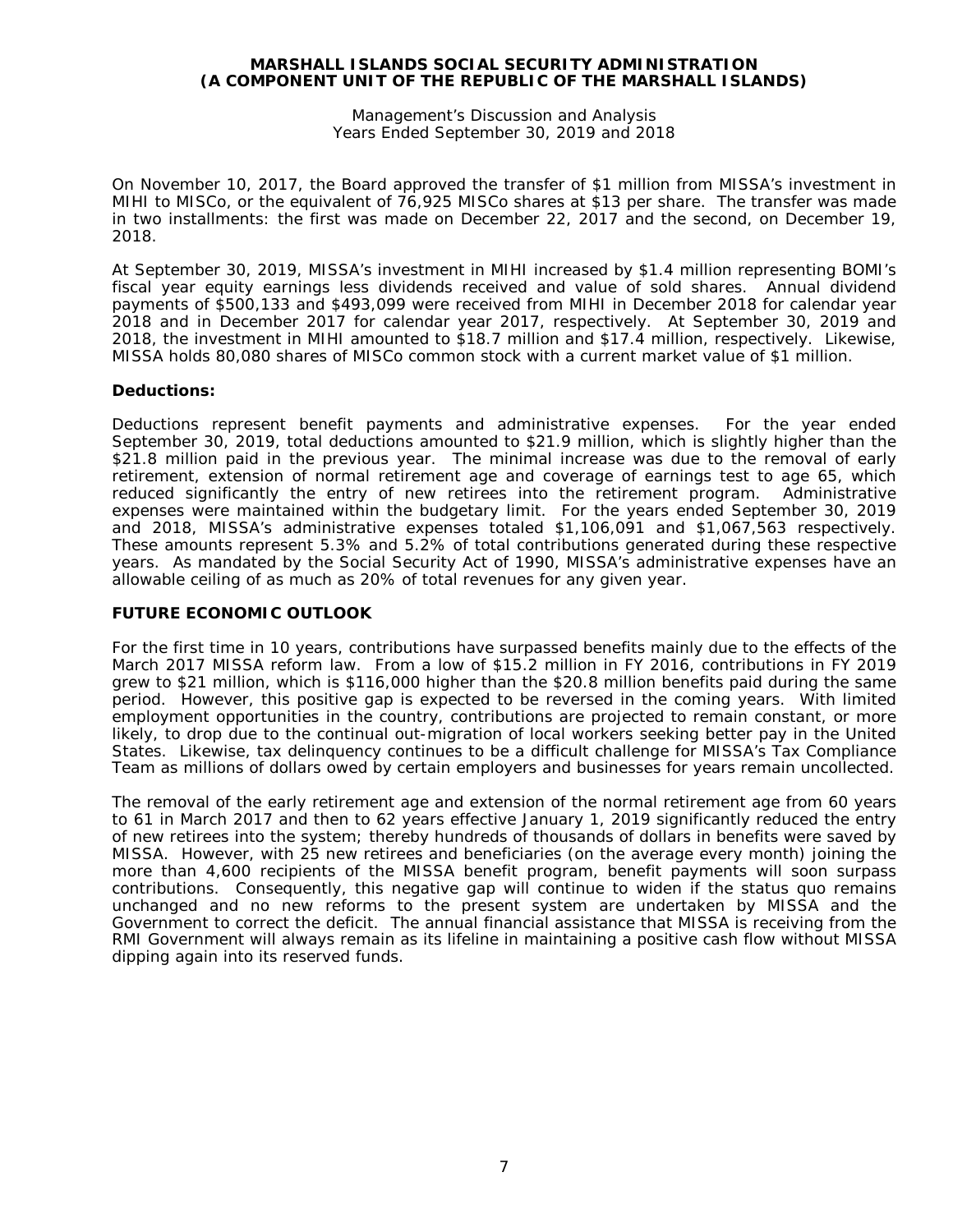Management's Discussion and Analysis Years Ended September 30, 2019 and 2018

The latest actuarial report received by MISSA showed that as of October 1, 2018, the Fund's accrued liability has ballooned to \$428.7 million. One can think of the accrued liability as the amount needed today to pay for all benefits earned as of today that are either already paid or may be paid in the future. Deducting the market value of MISSA's assets of \$79.3 million as of the same period from the accrued liability will result in an unfunded accrued liability of \$349.4 million or a funded ratio of 18%. This simply means that MISSA can only afford to pay \$0.18 for every dollar that is due to each beneficiary. The actuarial report also showed another grim scenario, that by 2025, assuming there is no increase in the number of active workers and no additional annual appropriations from the RMI Government, the funded status will only be around 2%, and by mid-2025, the Fund will be fully exhausted.

MISSA's local investments have consistently performed well in FY 2019 and are expected to remain lucrative in the succeeding years. On top of the 36% share from the net profit of a local bank that MISSA has a controlling interest in, the Administration also received a cash dividend of \$500,133 in December 2018 for calendar year 2018. However, the world market remains volatile with regard to offshore investments. It is important to note that during the first quarter of FY 2019, the market value of MISSA's offshore investments decreased by \$6.7 million. Fortunately, there was a 180 degree turnaround in the succeeding months. At the onset of the last quarter of FY 2019, the losses in the earlier months were fully recovered and further positive returns were gained that by the end of September 2019, net investment income totaled \$1.5 million, inclusive of \$2.3 million in dividends that were subsequently re-invested.

The implementation of the new law on taxi businesses that was passed in November 2018 remains a big challenge to our tax compliance team. As much as MISSA wants to generate additional revenues from this sector, the well-being of the taxi drivers will always remain a priority to MISSA. It is a fact that certain taxi operators have taken advantage of the dire need of taxi drivers to find a source of livelihood by charging onerous rental rates and imposing self-serving terms and conditions from the helpless drivers. To address these issue, "Taxi Regulations" have been designed by MISSA and will be presented to the Cabinet for approval. Upon approval, the new regulations will be enforced in accordance with procedures that are required by the RMI Administrative Act.

MISSA's aim to be compliant with fiduciary standards and practices has been reinforced again with further fiduciary training attended by the MISSA Board. As the members are now more equipped with fundamental knowledge of their duties and responsibilities as stewards of the Retirement Fund, they are better able to understand MISSA's investment activities and make sound decisions. An Investment Governance review was conducted last year by an independent consultant and, with his help, MISSA will undertake an RFP process, which may result in the retention of the current Investment Advisor but with significantly improved service and lower cost, or replacement with an alternative US based advisor experienced with board governance.

The result of the most recent election in the country has paved a way for the reorganization of the composition of the MISSA Board. MISSA remains hopeful that it will continue to receive the same strong support it received from previous Administrations. It is always the goal of MISSA to work closely with our legislators to continue to seek their support to search for long-term solutions and ensure that the Marshall Islands Retirement Fund remains viable and financially healthy through the years.

#### COVID-19

Before 2019 ended, the markets were trading at all-time highs that increased MISSA's investments by \$3.103 million during the quarter ended December 31, 2019. However, the emergence of COVID-19 in early January 2020 seriously impacted the market. The brunt of the corona virus grew larger with each passing day, that by March 31, 2020, the gain was totally wiped out by a \$10.563 million drop in the market value.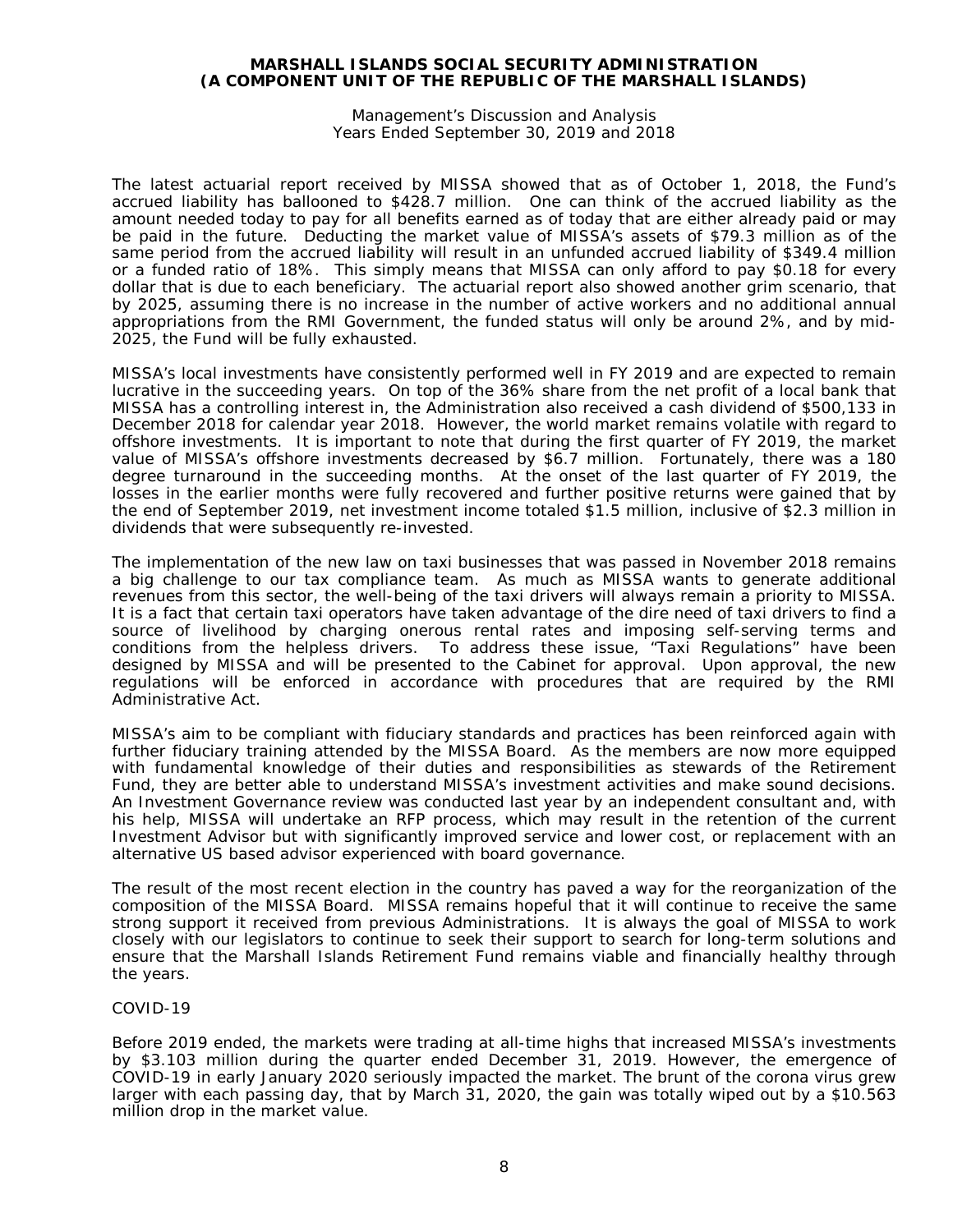Management's Discussion and Analysis Years Ended September 30, 2019 and 2018

Expecting continual volatility in the world market, the MISSA Board, as advised by its investment advisor, kept calm and continued to stick with the current IPS of 60% equity and 40% fixed income portfolio. To improve and stabilize the asset allocation, the board deemed that it was wiser to buy equity with cheaper prices. Small cap exposures were reduced with corresponding increase in large cap values and MISSA repositioned on equities with very low rates. Fortunately, all fixed income assets yielded positive results, and with government stimulus package in place, the world market started to stabilize gradually. Subsequently, MISSA's investments bounced back with increases in market value of \$3.339 million in April and another \$1.501 million in May. As of May 31, 2020, the market value of MISSA's offshore investments stands at \$55.083 million which is lower by just \$2.620 million from its September 30, 2019 balance.

Since the pandemic has not yet reached the country, business in the RMI "remains as usual". MISSA was still able to meet its projected collections for the quarter ended March 31, 2020. But with international travel restrictions expected to drag for several months, a few private businesses, more particularly the hotel, tourism and airline sectors, are now faced with operational uncertainties. Albeit this particular segment of taxpayers may miss paying MISSA taxes in the next couple of quarters, their contribution is just a very small fraction of the total revenues that MISSA collects and will not have a significant impact on MISSA's cash flow.

In the event that the pandemic reaches the RMI and a business lockdown becomes imminent, MISSA remains confident that its cash flow will remain positive until the end of 2020 without making any investment drawdowns. So long as MISSA receives on time the Government's weekly remittances and quarterly subsidies, coupled with the \$2.0 million TCD at a local bank that may be withdrawn any time, MISSA will still be able to pay, without interruptions, its more than 4,600 beneficiaries every month until business returns to normal.

## **CONTACTING MISSA'S FINANCIAL MANAGEMENT**

This financial report is designed to provide our beneficiaries and others a general overview of MISSA's finances and to demonstrate its accountability for the money it collects. If you have questions about this report or need additional financial information, contact the Administrator, P.O. Box 175, Majuro, MH 96960 or via email at [saaneaho@rmimissa.org.](mailto:saaneaho@rmimissa.org)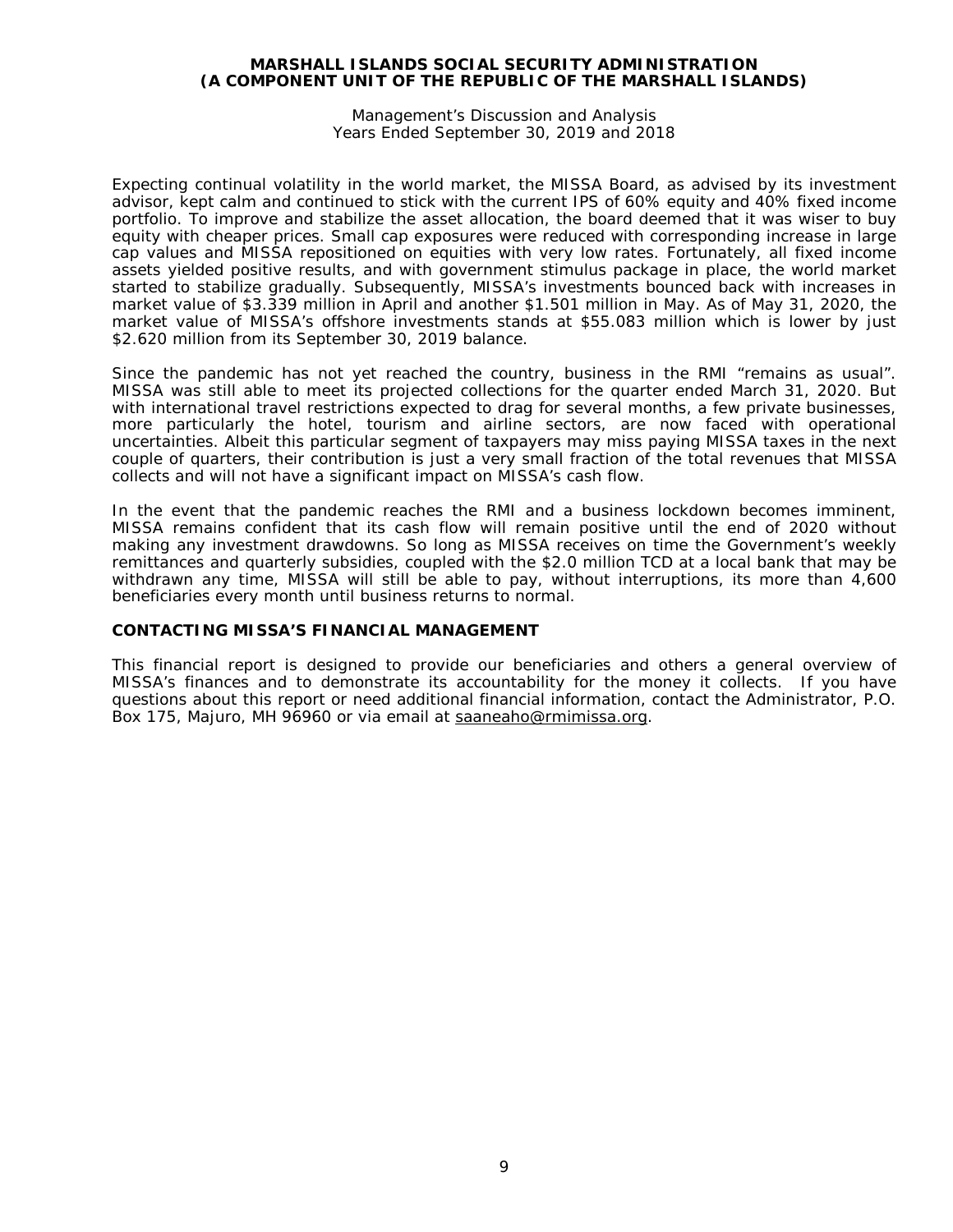# Statements of Fiduciary Net Position September 30, 2019 and 2018

|                                                                                                                                                      | 2019                                                                        | 2018                                                           |
|------------------------------------------------------------------------------------------------------------------------------------------------------|-----------------------------------------------------------------------------|----------------------------------------------------------------|
| <b>ASSETS</b>                                                                                                                                        |                                                                             |                                                                |
| Cash                                                                                                                                                 | 1,595,599<br>\$                                                             | 3,615,309<br>\$                                                |
| Receivables, net                                                                                                                                     | 3,774,375                                                                   | 3,853,707                                                      |
| Investments:<br>Cash management<br>Time certificate of deposit<br><b>Stocks</b><br>Exchange traded funds<br>Mutual funds<br><b>Total investments</b> | 59,616<br>2,000,000<br>19,770,132<br>11,642,344<br>46,000,543<br>79,472,635 | 252,535<br>17,925,111<br>8,932,001<br>46,688,465<br>73,798,112 |
| Capital assets, net                                                                                                                                  | 155,179                                                                     | 120,059                                                        |
| <b>Total assets</b>                                                                                                                                  | 84, 997, 788                                                                | 81,387,187                                                     |
| <b>LIABILITIES</b>                                                                                                                                   |                                                                             |                                                                |
| Accounts payable<br>Other liabilities and accruals<br>Due to affiliate<br><b>Total liabilities</b>                                                   | 63,641<br>115,630<br>1,664,543<br>1,843,814                                 | 131,645<br>76,592<br>1,913,506<br>2,121,743                    |
| Contingencies                                                                                                                                        |                                                                             |                                                                |
| <b>NET POSITION</b>                                                                                                                                  |                                                                             |                                                                |
| Held in trust for retirement, disability and survivors' benefits                                                                                     | 83, 153, 974<br>\$                                                          | 79,265,444<br>\$                                               |

See accompanying notes to financial statements.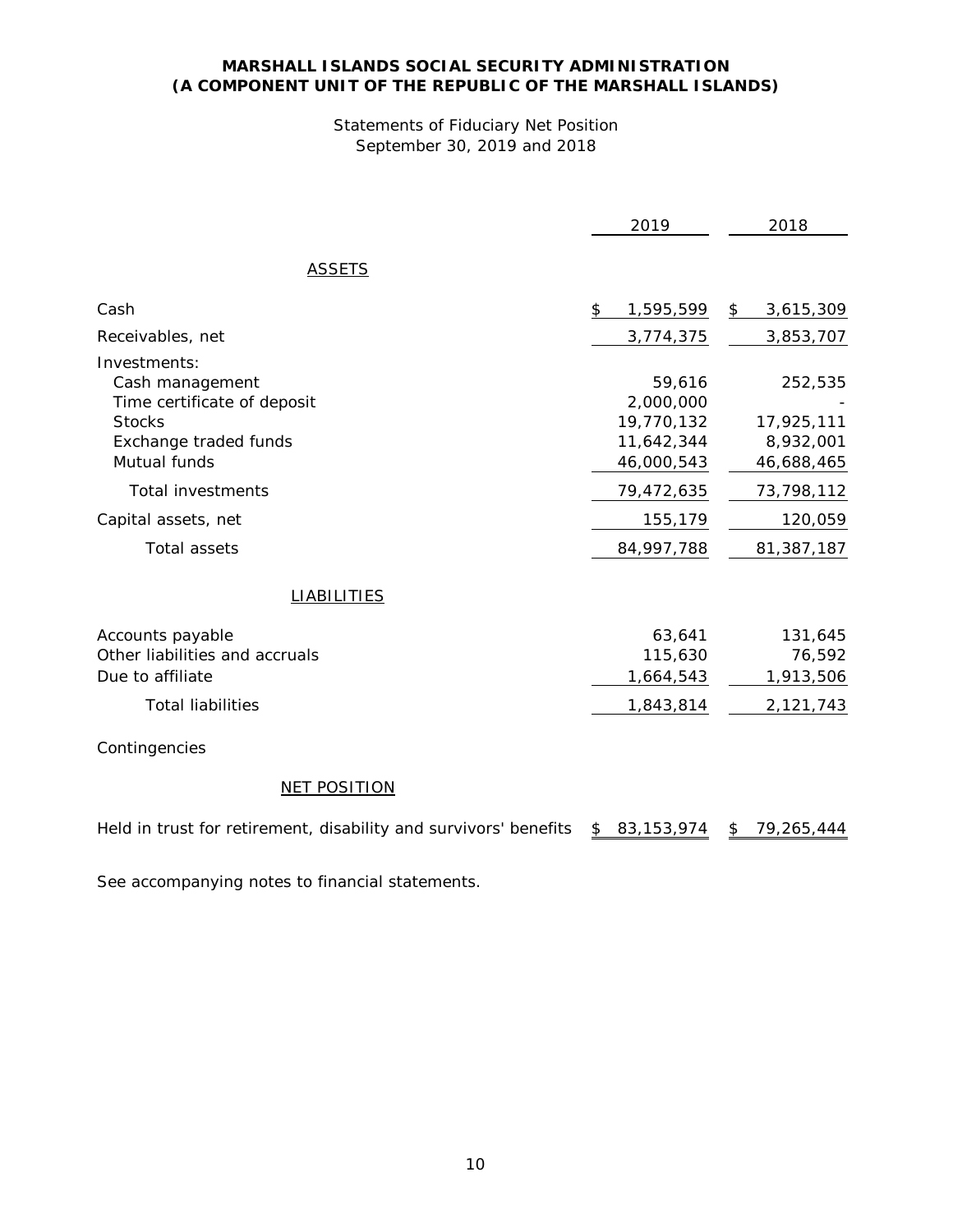# Statements of Changes in Fiduciary Net Position Years Ended September 30, 2019 and 2018

|                                                                                                   | 2019                                          | 2018                                          |
|---------------------------------------------------------------------------------------------------|-----------------------------------------------|-----------------------------------------------|
| Additions:<br>Contributions:                                                                      |                                               |                                               |
| Private employees<br>Government employees<br>Penalties and interest                               | \$<br>13,403,279<br>6,608,620<br>796,180      | \$<br>12,788,369<br>6,542,417<br>1,088,728    |
| <b>Total contributions</b><br>Recovery of doubtful accounts                                       | 20,808,079<br>143,446                         | 20,419,514                                    |
| Net contributions income                                                                          | 20,951,525                                    | 20,419,514                                    |
| Investment income:<br>Net change in the fair value of investments<br><b>Dividends</b><br>Interest | 14,417<br>2,316,894<br>10,793                 | 3,100,446<br>1,758,480<br>7,582               |
| Total investment income<br>Less investment expense:<br>Investment management and custodial fees   | 2,342,104<br>136,251                          | 4,866,508<br>136,555                          |
| Net investment income                                                                             | 2,205,853                                     | 4,729,953                                     |
| Other additions                                                                                   | 357,788                                       | 226,975                                       |
| RepMar subsidy                                                                                    | 2,314,747                                     | 2,976,000                                     |
| <b>Total additions</b>                                                                            | 25,829,913                                    | 28,352,442                                    |
| Deductions:<br>Benefit payments:                                                                  |                                               |                                               |
| Retirement<br>Survivors<br>Disability<br>Lump sum                                                 | 12,677,932<br>7,217,942<br>803,963<br>135,455 | 12,782,236<br>7,019,856<br>810,974<br>120,950 |
| Total benefit payments                                                                            | 20,835,292                                    | 20,734,016                                    |
| Administrative                                                                                    | 1,106,091                                     | 1,067,563                                     |
| <b>Total deductions</b>                                                                           | 21,941,383                                    | 21,801,579                                    |
| Change in net position                                                                            | 3,888,530                                     | 6,550,863                                     |
| Net position at beginning of year                                                                 | 79,265,444                                    | 72,714,581                                    |
| Net position at end of year                                                                       | \$<br>83, 153, 974                            | \$<br>79,265,444                              |

See accompanying notes to financial statements.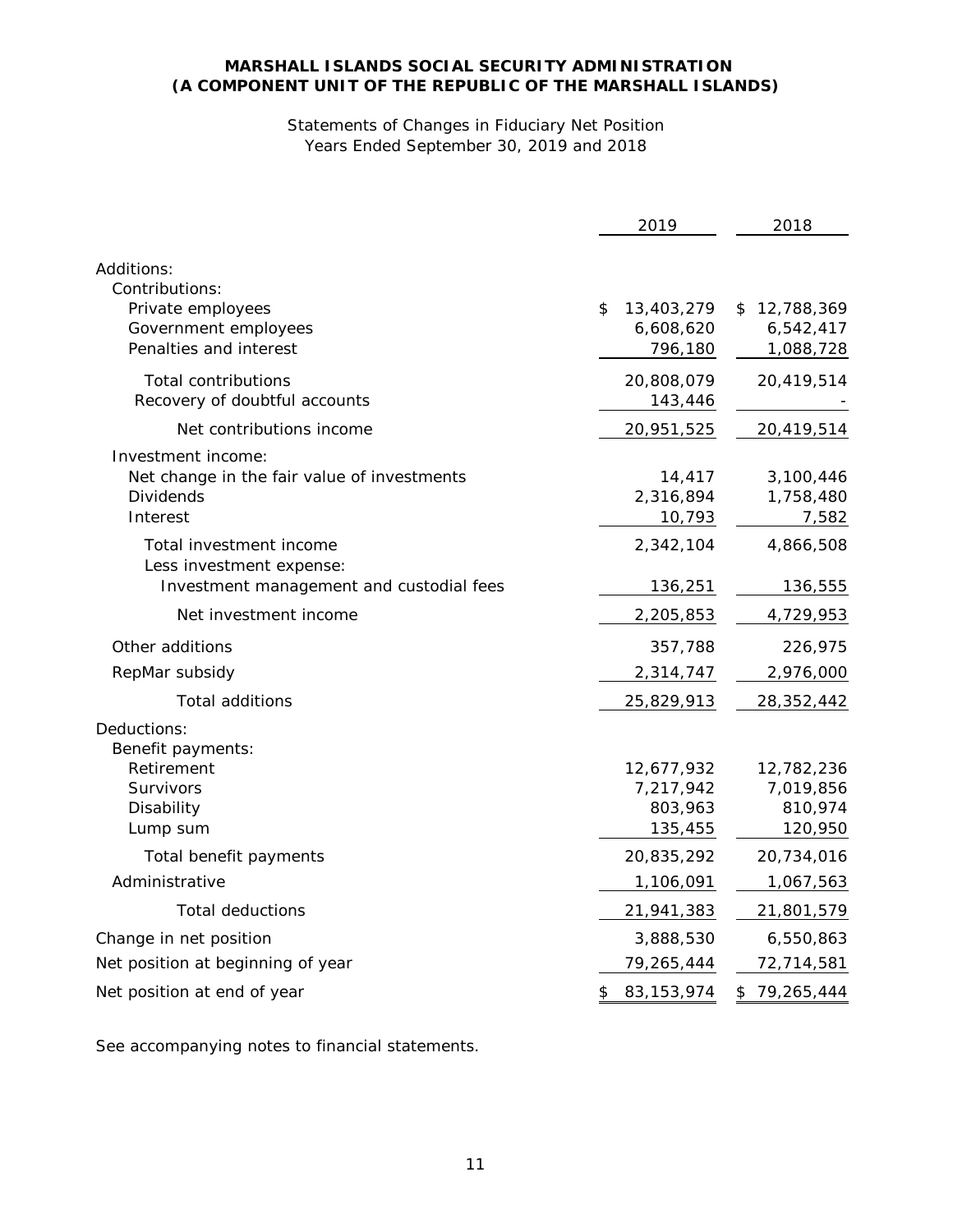Notes to Financial Statements September 30, 2019 and 2018

## (1) Organization

The Marshall Islands Social Security Administration (MISSA), a fiduciary component unit of the Government of the Republic of the Marshall Islands (RepMar), was established pursuant to Public Law 1990-75 (the Social Security Act of 1990), as amended. The law repealed the Social Security Act of 1987 and established MISSA to administer the Marshall Islands Social Security Retirement Fund (the Retirement Fund). The Retirement Fund was established to provide a financially sound social security system with pension benefits and early retirement, whereby workers would be ensured a measure of security in their old age and during disability, and whereby surviving spouses and surviving children of deceased workers would be ensured support after the loss of the family's income. Additionally, MISSA is responsible for processing, monitoring and distributing benefit claims under the Prior Service Benefits Program (see note 3). Accordingly, MISSA established the Prior Service Fund to account for activities under this program.

In 2016, the Cabinet of RepMar established a National Task Force to review the financial status of MISSA and to make recommendations for reform in order to prolong the longevity of the Retirement Fund. The Nitijela subsequently enacted Public Law 2016-26 (the Social Security (Amendment) Act 2016), which implemented reform measures as recommended by the Task Force with an effective date of January 1, 2017. The Nitijela further enacted Public Law 2017-29 (the Social Security (Amendment) Act 2017), which further enhanced the reform measures outlined in Public Law 2016-26 and deferred the effective date to March 6, 2017. On November 22, 2018, the Nitijela enacted Public Law 2018-98 (Social Security Amendment Act 2018), which amends certain sections of the Social Security Act to provide for: (i) cab drivers to be defined as employees subject to MISSA taxes and benefits; (ii) to increase the percentage of lump-sum payment for workers who do not have enough accrued quarters; and (iii) to provide options for non-citizens or nationals to claim lump-sum payment when they leave the Marshall Islands at the age of retirement.

MISSA operates under the authority of a nine-member Board of Directors appointed by the Cabinet of RepMar.

## (2) Summary of Significant Accounting Policies

Governmental Accounting Standards Board (GASB) Statement No. 34, *Basic Financial Statements - and Management's Discussion and Analysis - for State and Local Governments*, which was subsequently amended by Statement No. 37, *Basic Financial Statements - and Management's Discussion and Analysis - for State and Local Governments: Omnibus*, GASB Statement No. 38, *Certain Financial Statement Note Disclosures,* and GASB Statement No. 61, *The Financial Reporting Entity: Omnibus – an amendment of GASB Statements No. 14 and No. 34*, establish financial reporting standards for governmental entities, which includes the requirement for MISSA to present Management's Discussion and Analysis (MD&A). The MD&A is considered to be required supplementary information and precedes the basic financial statements. In addition, these statements require that resources be classified for accounting and reporting purposes as held in trust for retirement, disability and survivors' benefits.

Management of MISSA has determined that, per its enabling legislation, the net position of MISSA is to be held in trust for retirement, disability and survivors' benefits.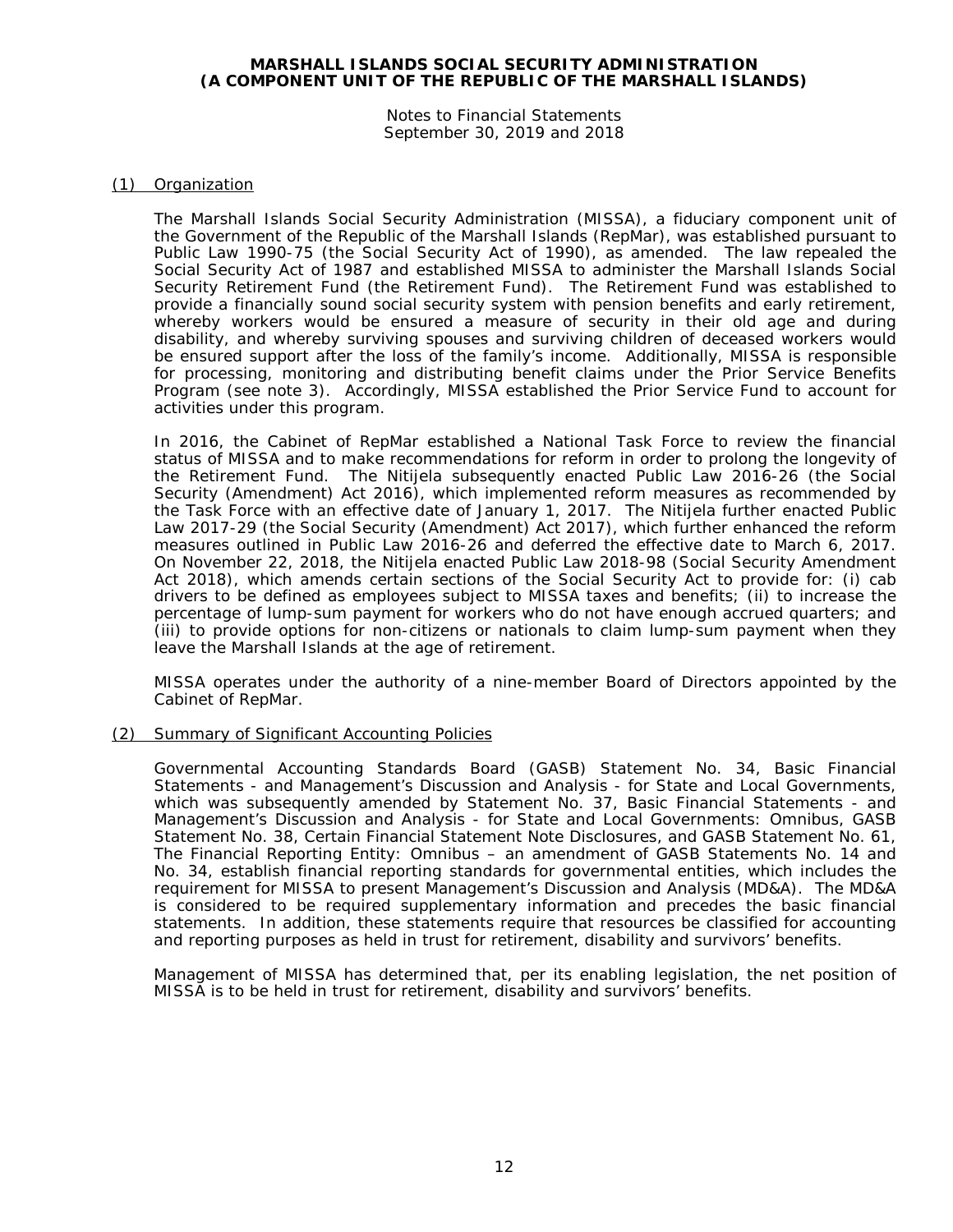Notes to Financial Statements September 30, 2019 and 2018

## (2) Summary of Significant Accounting Policies, Continued

## A. Basis of Accounting

MISSA is accounted for as a Fiduciary Fund Type - Private Purpose Trust Fund and prepares its financial statements using the accrual basis of accounting. It recognizes employee and employer contributions as revenues in the quarter employee earnings are paid. Retirement benefits are recognized as expenses when payable. Expenses are recorded when the corresponding liabilities are incurred regardless of when payment is made.

## B. Future Liabilities and Contributions

No recognition is given in the accompanying financial statements to the present value of the liabilities of prospective benefit payments or the present value of future contributions required from employees or employers.

## C. Cash and Time Certificates of Deposit

For the purposes of the statements of fiduciary net position, cash includes cash on hand and cash in checking and savings accounts. Deposits maintained in time certificates of deposit with original maturity dates greater than ninety days are separately classified.

## D. Investments

Investments and related investment earnings are reported at fair value. Fair value is the price that would be received to sell an asset or paid to transfer liability (i.e., the exit price) in an orderly transaction between market participants at the date as of which the fair value of an asset or liability is determined.

MISSA categorizes its fair value measurements within the fair value hierarchy established by accounting principles generally accepted in the United States of America (GAAP). The hierarchy is based on the valuation inputs used to measure the fair value of the asset. Level 1 inputs are quoted prices in active markets for identical assets; Level 2 inputs are significant other observable inputs; Level 3 inputs are significant unobservable inputs. The fair value hierarchy gives the highest priority to Level 1 inputs and the lowest priority to Level 3 inputs. In certain instances where the determination of the fair value measurement is based on inputs from different levels of the fair value hierarchy, the level in the fair value hierarchy is based on the lowest level of input that is significant to the fair measurement. Investments not categorized under the fair value hierarchy are shown at either Net Asset Value (NAV) or amortized cost.

Investments of 20% or more of the voting stock of an investee are presumed to give the investor significant influence and are carried using the equity method. Under the equity method, the investor records, as earnings or loss, its proportionate share of the investee's earnings or loss.

## E. Receivables and the Allowance for Doubtful Accounts

Contributions receivable are due from employers located within the Republic of the Marshall Islands. These receivables are not collateralized and are non-interest bearing.

The allowance for doubtful accounts is stated at an amount which management believes will be adequate to absorb possible losses on accounts receivable that may become uncollectible based on evaluations of the collectability of these accounts. The allowance is established through a provision for bad debts charged to expense.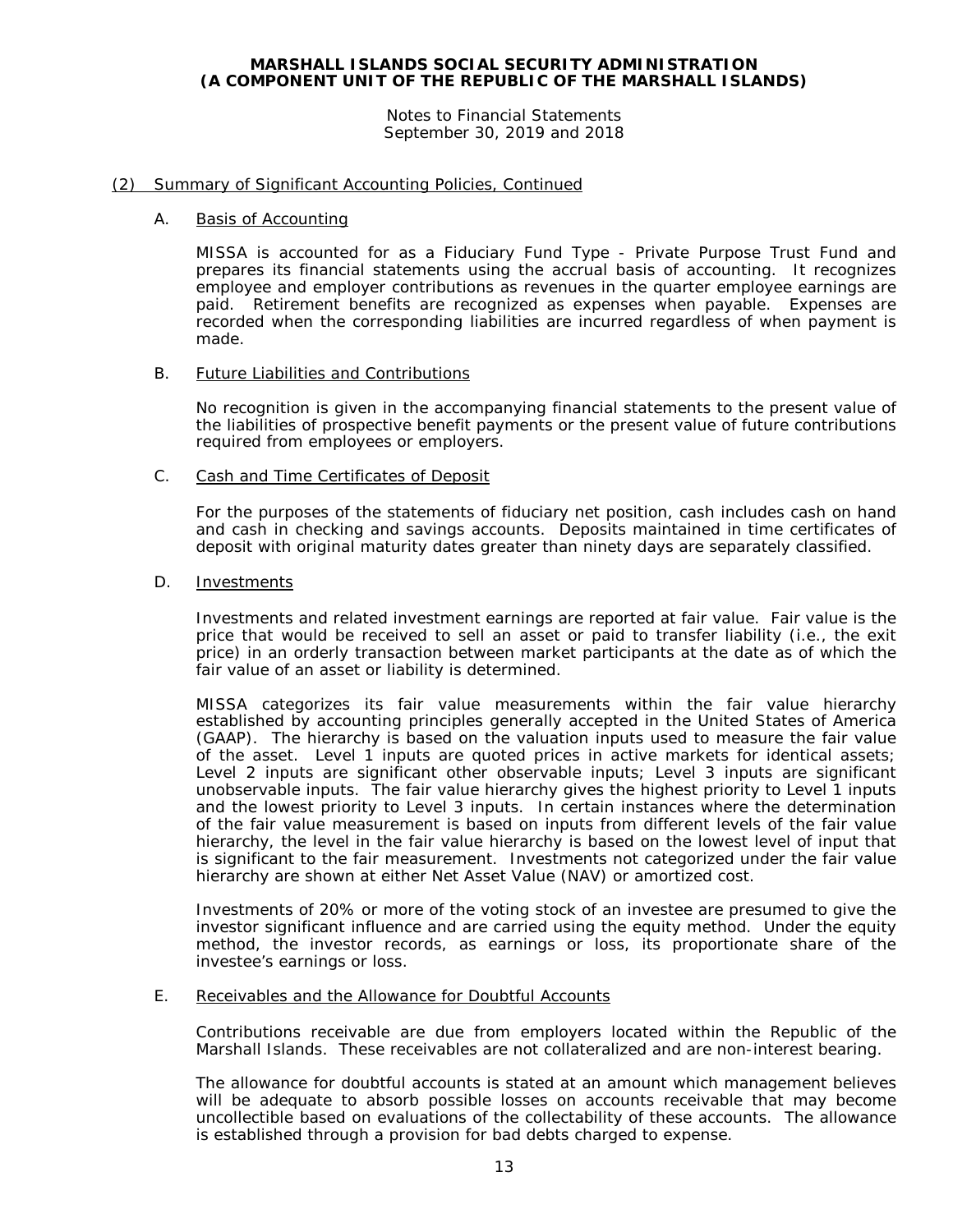Notes to Financial Statements September 30, 2019 and 2018

## (2) Summary of Significant Accounting Policies, Continued

#### F. Fixed Assets

Fixed assets with a cost that equals or exceeds \$200 are generally capitalized at the time of acquisition. Depreciation is provided using the straight-line basis over the estimated useful lives of the respective assets. The estimated useful lives of these assets are as follows:

| Buildings and improvements | 5 - 15 years  |
|----------------------------|---------------|
| Motor vehicles             | $3 - 5$ years |
| Computer equipment         | 3 years       |
| Furniture                  | 5 years       |
| Office equipment           | 3 years       |

#### G. Deferred Outflows of Resources

In addition to assets, the statements of fiduciary net position will sometimes report a separate section for deferred outflows of resources. This separate financial statement element represents a consumption of net position that applies to a future period and so will not be recognized as an outflow of resources (deduction of net position) until then. MISSA has no items that qualify for reporting in this category.

#### H. Compensated Absences

Annual vacation leave is earned by all permanent employees and accumulates at the rate of one working day per bi-weekly pay period. Upon termination, employees are eligible to receive compensation for their accrued annual leave balances. As of September 30, 2019 and 2018, the accumulated annual leave liability amounted to \$28,015 and \$29,342, respectively, and is included in the statements of fiduciary net position within other liabilities and accruals.

No liability is recorded for non-vesting accumulating rights to receive sick pay benefits. The accumulated estimated amount of unused sick leave as of September 30, 2019 and 2018 is \$19,449 and \$17,322, respectively.

## I. Deferred Inflows of Resources

In addition to liabilities, the statements of fiduciary net position will sometimes report a separate section for deferred inflows of resources. This separate financial statement element represents an acquisition of net position that applies to a future period and so will not be recognized as an inflow of resources (additions to net position) until then. MISSA has no items that qualify for reporting in this category.

#### J. Contributions

Contributions to the Retirement Fund are governed by the Social Security Act of 1990, as amended by the Social Security (Amendment) Act 2016, which imposes a tax on the quarterly income of every employee not currently subject to the United States Social Security System or any other recognized Social Security System. Employees are required to contribute an amount equal to 7% of wages received prior to March 6, 2017 and 8% thereafter. Every employer is required to contribute an amount equal to that contributed by employees.

Maximum quarterly taxable wages are \$5,000 prior to March 6, 2017 and \$10,000 thereafter.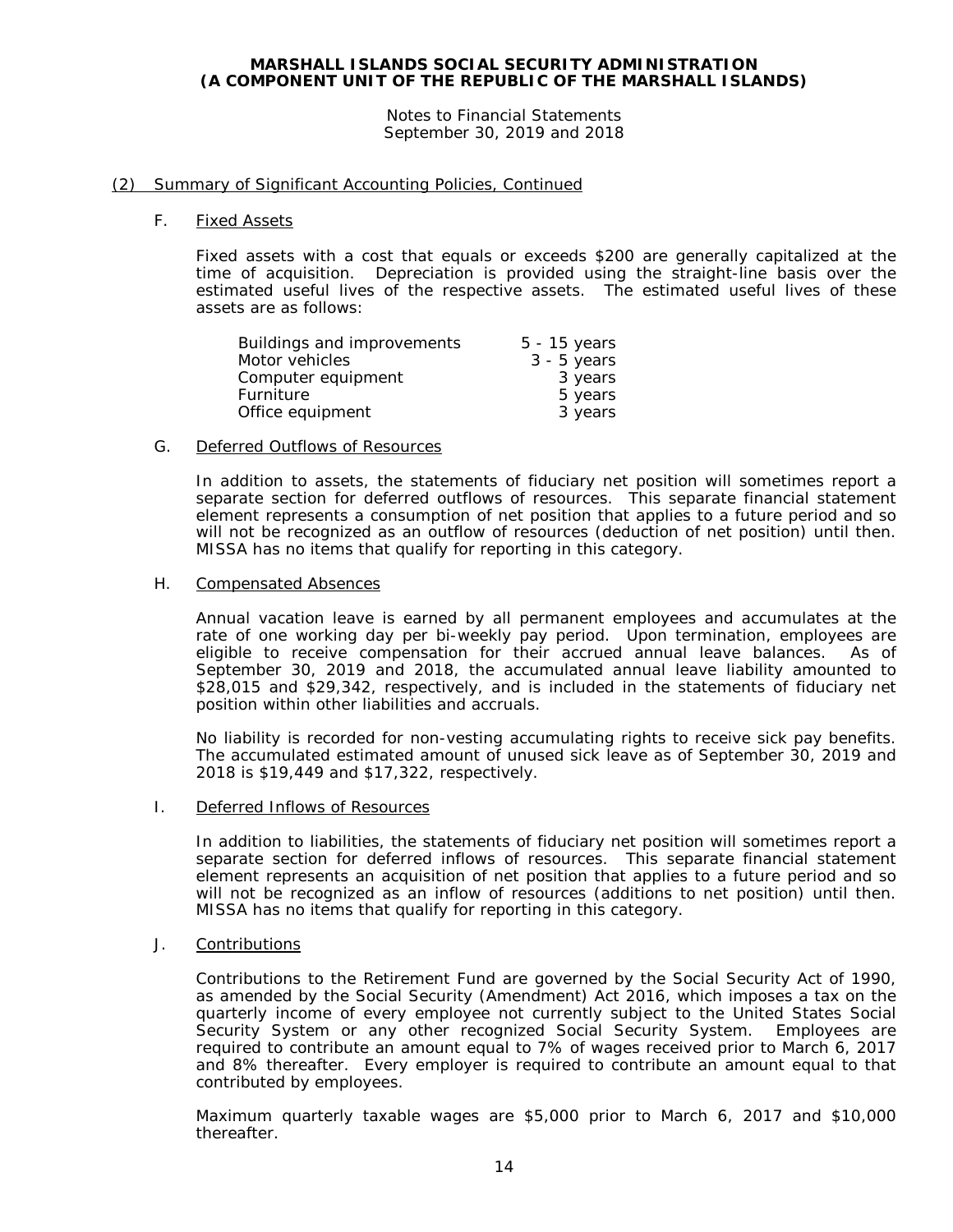Notes to Financial Statements September 30, 2019 and 2018

## (2) Summary of Significant Accounting Policies, Continued

#### K. Benefit Obligations

Retirement benefits are paid to every person who is a service insured or a fully insured individual as defined by the Social Security Act of 1990, as amended, has attained an age of 60 years prior to March 6, 2017 and has filed an application for old age insurance benefits. Thereafter, the old age insurance benefits has been redefined as follows: a fully insured worker who has attained an age of 61 years by March 6, 2017; 62 years by January 1, 2019; 63 years by January 1, 2021; 64 years by January 1, 2023; and 65 years by January 1, 2025 shall be entitled to old age insurance benefits. Effective March 6, 2017, new applications for early or deferred retirement benefits will no longer be allowed.

Benefits are also paid to surviving spouses of deceased workers, subject to eligibility requirements, as long as they do not remarry. Eligible children who are not married and are not working may also receive benefits until age eighteen (18) or up until age twentytwo (22), if in school. Eligible children who become disabled before age twenty-two will continue to receive benefits for the duration of the disability. Disability benefits are paid to qualified workers for the duration of the disability or until retirement or death, at which time retirement or survivor benefits become available.

Effective October 1, 1990, benefits are paid monthly and are computed as follows:

- a) Pension element two percent of index covered earnings, plus;
- b) Social element 14.5% of the first \$11,000 of cumulative covered earnings plus 0.7% of cumulative covered earnings in excess of \$11,000 but not in excess of \$44,000. The \$11,000 and \$44,000 bend points may be increased from time to time by wage index adjustments granted by the Board of MISSA.

The minimum benefit is \$129 per month, effective October 1, 1995.

Effective March 6, 2017, Public Law 2017-29 enacted MISSA to enforce a decrease in monthly benefit payments, which was to be phased in over a period of three years as follows:

| Benefit Range | Monthly                  |             | 2017     | Percent of Reduction in<br>2018 | 2019     | <b>But Not</b><br>Less Than |
|---------------|--------------------------|-------------|----------|---------------------------------|----------|-----------------------------|
| \$301         | $\overline{\phantom{a}}$ | \$400       | 1.67%    | 3.33%                           | 5.00%    | \$300                       |
| \$401         | $\overline{\phantom{a}}$ | \$500       | 2.00%    | 4.00%                           | $6.00\%$ | \$380                       |
| \$501         | $\blacksquare$           | \$600       | 2.33%    | 4.67%                           | 7.00%    | \$470                       |
| \$601         | $\overline{\phantom{a}}$ | \$700       | 2.67%    | 5.33%                           | 8.00%    | \$558                       |
| \$701         | $\overline{\phantom{a}}$ | \$800       | $3.00\%$ | $6.00\%$                        | 9.00%    | \$644                       |
| \$801         |                          | $-$ \$1,700 | 3.33%    | 6.67%                           | 10.00%   | $$728 - $1,440$             |

The maximum monthly benefit for retirees prior to March 6, 2017 shall be \$1,600. Thereafter, the maximum monthly benefit shall be \$1,200.

## L. Reclassifications

Certain reclassifications have been made to the 2018 financial statements to conform to the 2019 presentation.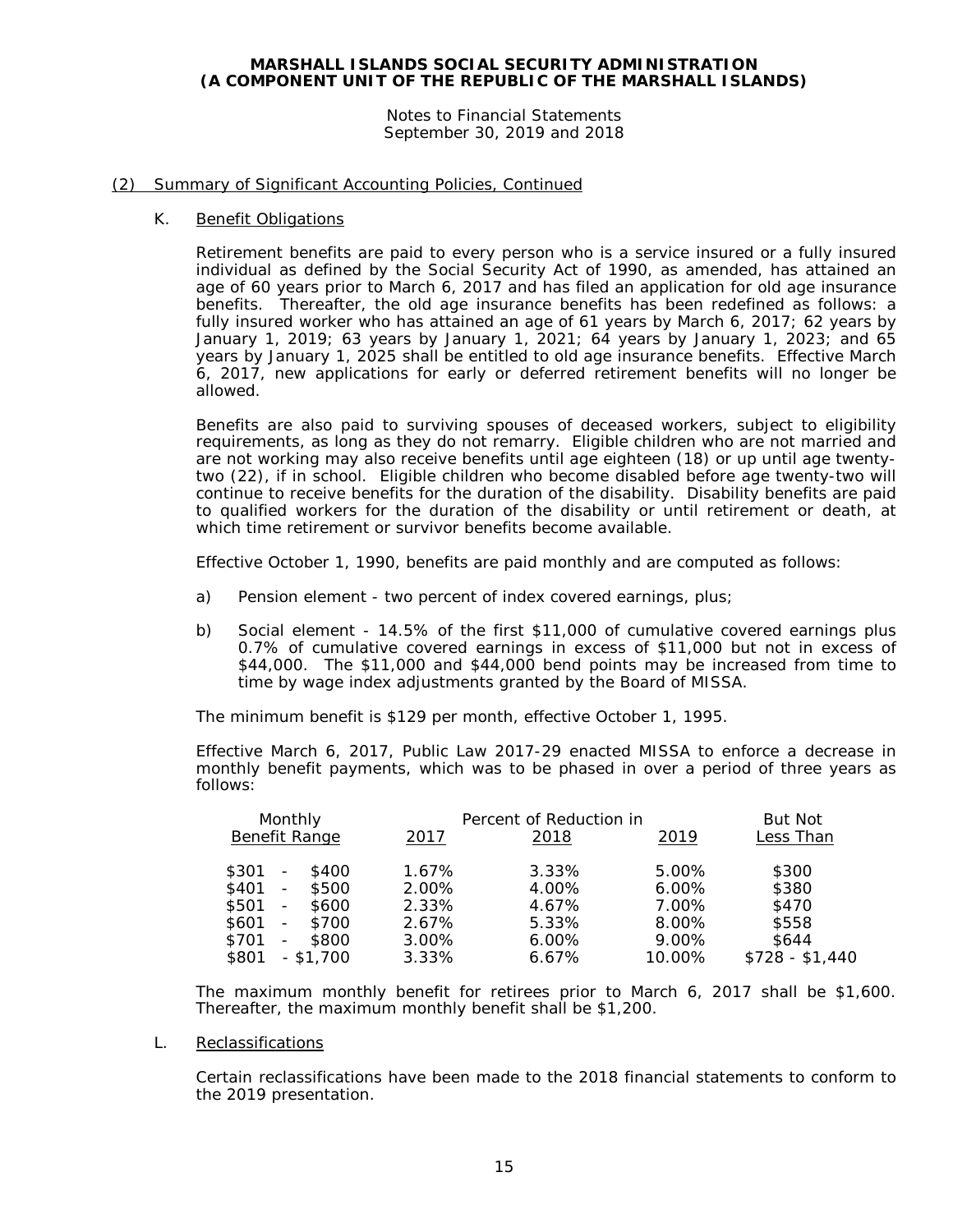Notes to Financial Statements September 30, 2019 and 2018

## (2) Summary of Significant Accounting Policies, Continued

#### M. New Accounting Standards

During the year ended September 30, 2019, MISSA implemented the following pronouncements:

- GASB Statement No. 83, *Certain Asset Retirement Obligations*, which addresses accounting and financial reporting for certain asset retirement obligations (AROs) associated with the retirement of a tangible capital asset.
- GASB Statement No. 88, *Certain Disclosures Related to Debt, including Direct Borrowings and Direct Placements*, which improves the information that is disclosed in notes to government financial statements related to debt, including direct borrowings and direct placements.

The implementation of these statements did not have a material effect on MISSA's financial statements.

In January 2017, GASB issued Statement No. 84, *Fiduciary Activities*, which establishes criteria for identifying fiduciary activities of all state and local governments. The provisions in Statement No. 84 are effective for fiscal years beginning after December 15, 2018. Management does not believe that the implementation of this statement will have a material effect on the financial statements.

In June 2017, GASB issued Statement No. 87, *Leases*, which establishes a single model for lease accounting based on the foundational principle that leases are financings of the right to use an underlying asset. The provisions in Statement No. 87 are effective for fiscal years beginning after December 15, 2019. Management has yet to determine whether the implementation of this statement will have a material effect on the financial statements.

In June 2018, GASB issued Statement No. 89, *Accounting for Interest Cost Incurred before the End of a Construction Period*, which requires that interest cost incurred before the end of a construction period be recognized as an expense in the period in which the cost is incurred for financial statements prepared using the economic resources measurement focus. The provisions in Statement No. 89 are effective for fiscal years beginning after December 15, 2019. Management does not believe that the implementation of this statement will have a material effect on the financial statements.

In August 2018, GASB issued Statement No. 90, *Majority Equity Interests - an Amendment of GASB Statements No. 14 and No. 61,* which improves the consistency and comparability of reporting a government's majority equity interest in a legally separate organization and the relevance of financial statement information for certain component units. The provisions in Statement No. 90 are effective for fiscal years beginning after December 15, 2018. Management has yet to determine whether the implementation of this statement will have a material effect on the financial statements.

In May 2019, GASB issued Statement No. 91, *Conduit Debt Obligations*, which clarifies the existing definition of a conduit debt obligation; establishing that a conduit debt obligation is not a liability of the issuer; establishing standards for accounting and financial reporting of additional commitments and voluntary commitments extended by issuers and arrangements associated with conduit debt obligations; and improving required note disclosures. The provisions in Statement No. 91 are effective for fiscal years beginning after December 15, 2020. Management does not believe that the implementation of this statement will have a material effect on the financial statements.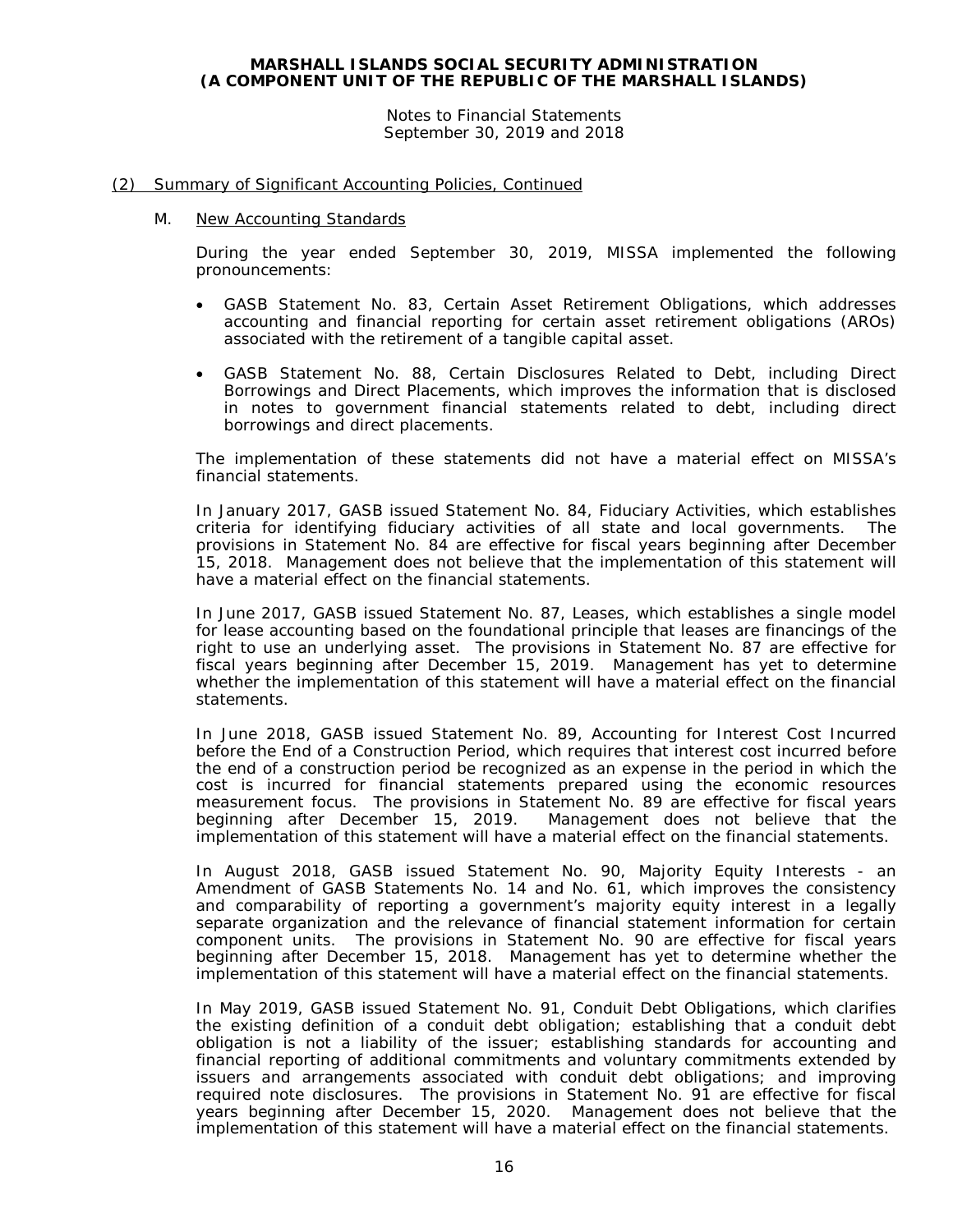Notes to Financial Statements September 30, 2019 and 2018

## (2) Summary of Significant Accounting Policies, Continued

#### M. New Accounting Standards, Continued

In May 2020, GASB issued Statement No. 95, *Postponement of the Effective Dates of Certain Authoritative Guidance*, which postpones the effective dates of GASB Statement No. 84, 89, 90 and 91 by one year and GASB Statement No. 87 by 18 months; however, earlier application of the provisions addressed in GASB Statement No. 95 is encouraged and is permitted to the extent specified in each pronouncement as originally issued. Management has yet to ascertain whether implementation of these statements will be postponed as provided in GASB Statement No. 95.

#### N. Estimates

The preparation of financial statements in accordance with GAAP requires management to make estimates and assumptions that affect the reported amounts of net position and disclosure of contingent assets and liabilities at the date of the financial statements and the reported amounts of revenues and expenses during the reporting period. Actual results could differ from those estimates.

#### (3) Prior Service Benefits Program

Under the terms of a Prior Service Claim Adjudication Service Agreement between MISSA and the Trust Territory Prior Service Trust Fund, MISSA is to provide for the processing of benefit claims and to assist in the monitoring of continuing eligibility under the Prior Service Program. The Prior Service Trust Fund Administration (PSTFA) will reimburse MISSA \$2,000 per annum plus an amount equal to eight percent of the total amount of automated and manual benefit payments. Any cost for MISSA personnel who assist in searching and locating prior service documents in cooperation with the Prior Service Administration will be reimbursed on a dollar for dollar basis.

In 2005, an agreement was entered into between the PSTFA Board and the U.S. Department of the Interior to delegate the Board's obligations to and responsibility for the enrollees eligible for the Prior Service Benefits Program to the Social Security Systems of the Republic of the Marshall Islands, the Republic of Palau, the Federated States of Micronesia, and the Retirement Fund of the Commonwealth of the Northern Mariana Islands. Based on the agreement, the Social Security Administration (SSA) of each Government shall be entitled to an administrative fee not to exceed 20% of the share of allocated funds.

MISSA assumed administrative functions and for the years ended September 30, 2019 and 2018, received an allocation of \$114,317 and \$0, respectively, from PSTFA. Total benefits and administrative expenses for the years ended September 30, 2019 and 2018 amounted to \$108,313 and \$110,654, respectively. However, while MISSA accepts the liability for any amounts received, MISSA does not accept the obligation to pay future benefits unless additional funds are received from PSTFA. As of September 30, 2019 and 2018, the amount of \$21,603 and \$15,599, respectively, is available for future benefit payments under the Prior Service Benefits Program.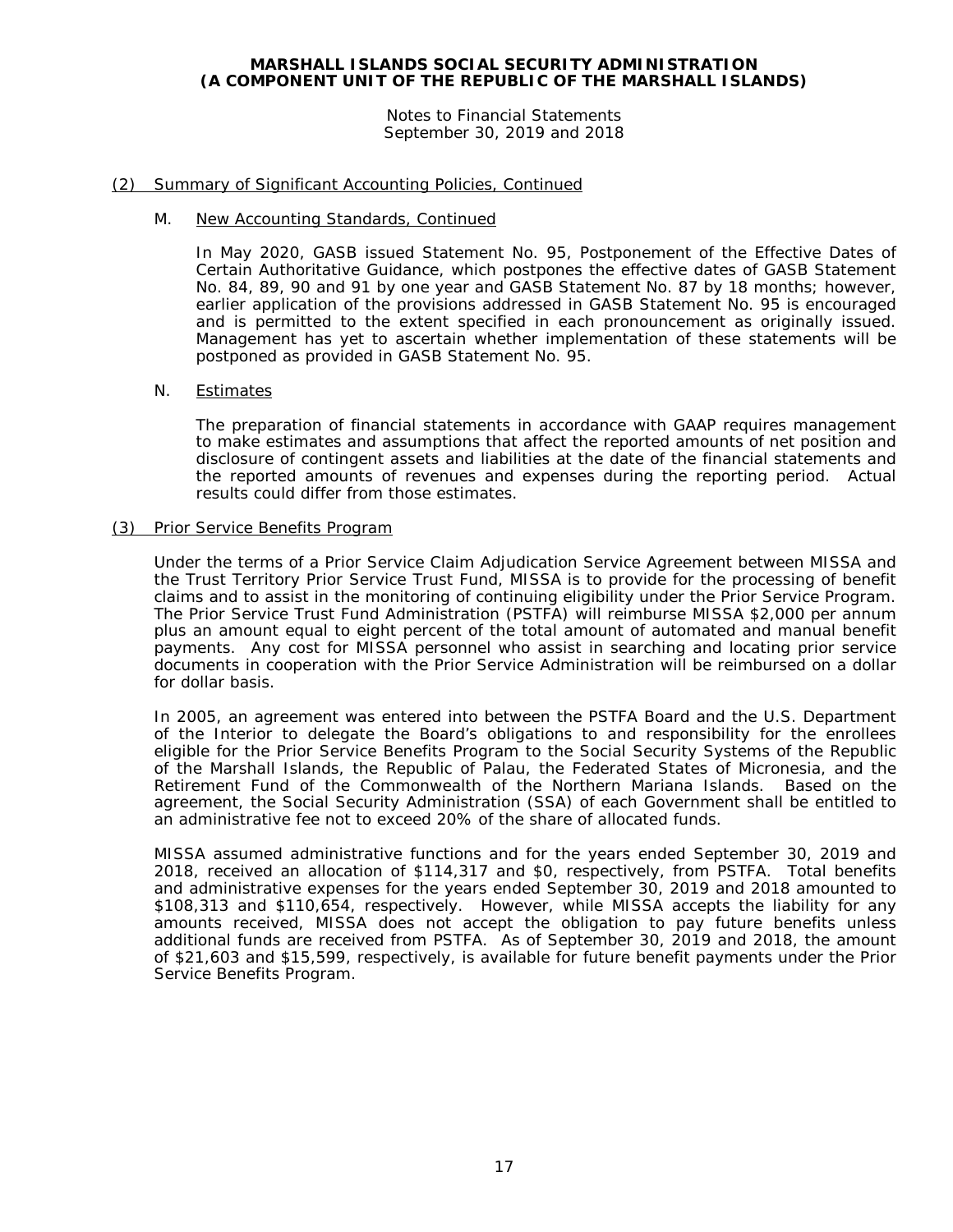Notes to Financial Statements September 30, 2019 and 2018

## (4) Deposits and Investments

The deposit and investment policies of MISSA are governed by its enabling legislation. The Board is required to engage one or more fund custodians to assume responsibility for the physical possession of MISSA's investments. Legally authorized investments are as follows:

- (i) Government obligations Obligations issued or guaranteed as to principal and interest by RepMar or by the Government of the United States, provided that the total market value of the investments in obligations guaranteed by RepMar shall at the time of purchase not exceed twenty-five percent (25%) of the total market value of all investments of MISSA, and further provided that the principal and interest on each obligation are payable in the currency of the United States.
- (ii) Corporate obligations and mortgage-backed securities Obligations of any public or private entity or corporation created or existing under the laws of the Marshall Islands or of the United States or any state, territory or commonwealth thereof, or obligations of any other government or economic community which are payable in United States dollars, or pass through and other mortgage-backed securities provided that the obligation is issued by an agency of the United States Government or is rated in one of the four highest categories by two nationally recognized rating agencies in the United States. No investment under this heading shall exceed five percent of the market value of the Retirement Fund or ten percent of the outstanding value of the issue at the time of purchase.
- (iii) Preferred and common stocks Shares of preferred or common stocks of any corporation created or existing under the laws of the Marshall Islands or under the laws of the United States or any state, territory or commonwealth thereof provided that the purchase of such shares shall be considered reasonable and prudent by MISSA's investment advisor at the time of purchase, that not more than fifteen percent (15%) percent of the market value of the Retirement Fund shall be invested in the stock of any one corporation, and that not more than twenty-five percent (25%) percent of the market value of the Retirement Fund shall be invested in any one industry group.
- (iv) Insurance company obligations Contracts and agreements supplemental thereto providing for participation in one or more accounts of a life insurance company authorized to do business in the Marshall Islands or in any state, territory or commonwealth of the United States provided that the total market value of these investments at no time shall exceed ten percent (10%) of all investments of the Retirement Fund.
- A. Deposits:

Custodial credit risk is the risk that in the event of a bank failure, MISSA's deposits may not be returned to it. Such deposits are not covered by depository insurance and are either uncollateralized or collateralized with securities held by the pledging financial institution or held by the pledging financial institution but not in the depositorgovernment's name. MISSA does not have a deposit policy for custodial credit risk.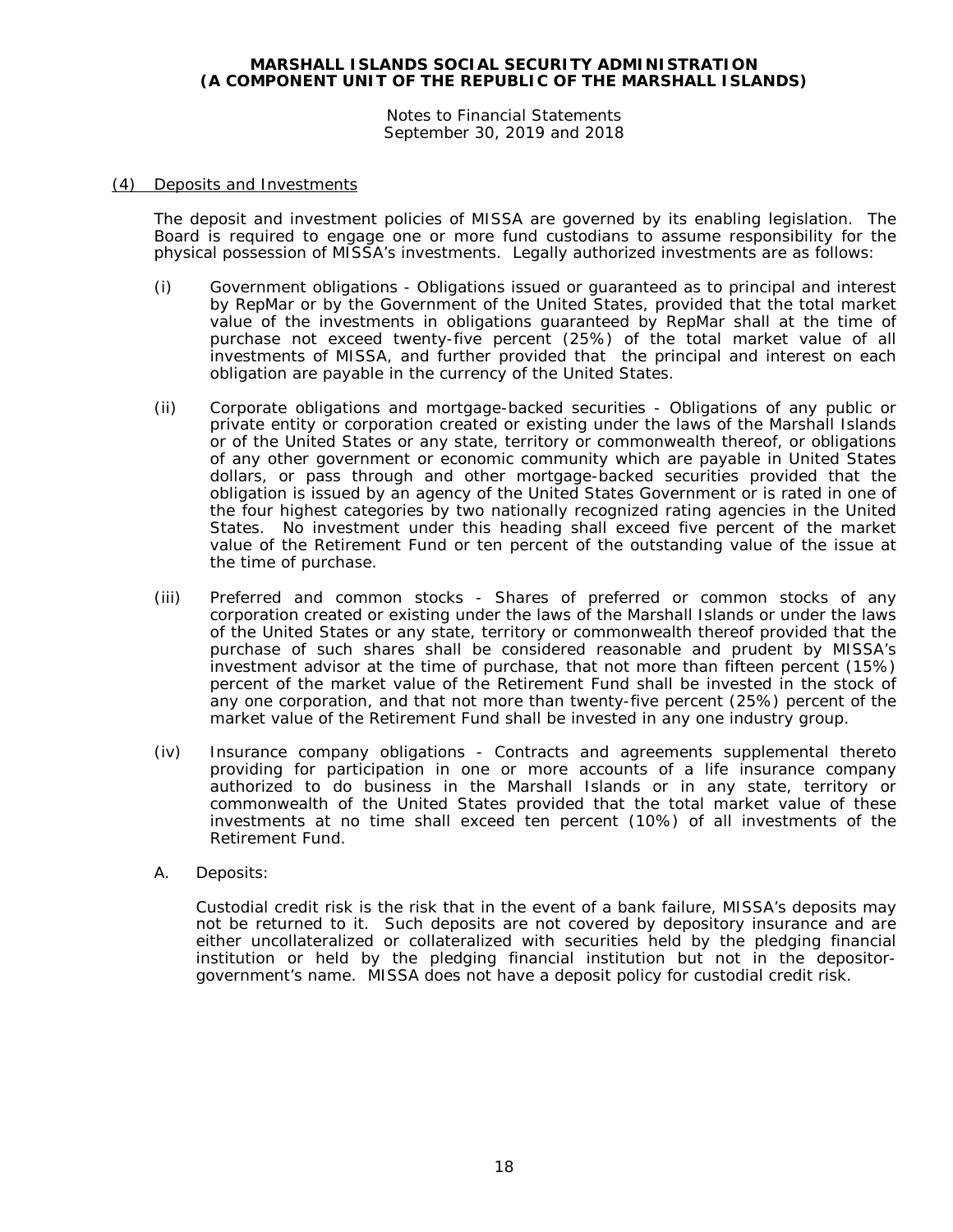Notes to Financial Statements September 30, 2019 and 2018

## (4) Deposits and Investments, Continued

A. Deposits, Continued

As of September 30, 2019 and 2018, the carrying amount of MISSA's cash and time certificate of deposit was \$3,595,599 and \$3,615,309, respectively, and the corresponding bank balances were \$3,753,512 and \$3,853,283, respectively. Of the bank balances, \$347,702 and \$647,792, respectively, were maintained in a financial institution subject to Federal Deposit Insurance Corporation (FDIC) insurance. The remaining amounts of \$3,405,810 and \$3,205,491, respectively, are maintained in a financial institution not subject to depository insurance. As of September 30, 2019 and 2018, bank deposits in the amount of \$250,000 were FDIC insured. MISSA does not require collateralization of its cash deposits; therefore, deposit levels in excess of FDIC insurance coverage are uncollateralized. Accordingly, these deposits are exposed to custodial credit risk.

B. Investments:

As of September 30, 2019 and 2018, investments in marketable securities are as follows:

|                                                                       | 2019                                 | 2018                                 |
|-----------------------------------------------------------------------|--------------------------------------|--------------------------------------|
| Mutual funds<br><b>Exchange Traded funds</b><br>Cash management funds | \$46.000.543<br>11,642,344<br>59.616 | \$46,688,465<br>8,932,001<br>252,535 |
|                                                                       | \$57,702,503                         | \$55,873,001                         |

MISSA has the following recurring fair value measurements as of September 30, 2019 and 2018:

|                                         |                  | Fair Value Measurements Using |             |              |
|-----------------------------------------|------------------|-------------------------------|-------------|--------------|
|                                         |                  | <b>Quoted Prices</b>          |             |              |
|                                         |                  | In Active                     | Significant |              |
|                                         |                  | Markets for                   | Other       | Significant  |
|                                         |                  | Identical                     | Observable  | Unobservable |
|                                         | September 30,    | Assets<br>Inputs              |             | Inputs       |
|                                         | 2019             | (Level 1)                     | (Level 2)   | (Level 3)    |
| Investments by fair value level:        |                  |                               |             |              |
| Exchange Traded funds                   | 11,642,344<br>\$ | 11,642,344<br>\$              | \$<br>۰     | \$           |
| Mutual funds                            | 46,000,543       | 46,000,543                    |             |              |
|                                         | 57,642,887       | 57.642.887<br>S.              |             |              |
| Investments measured at amortized cost: |                  |                               |             |              |
| Money market funds                      | 59,616           |                               |             |              |
|                                         | 57.702.503       |                               |             |              |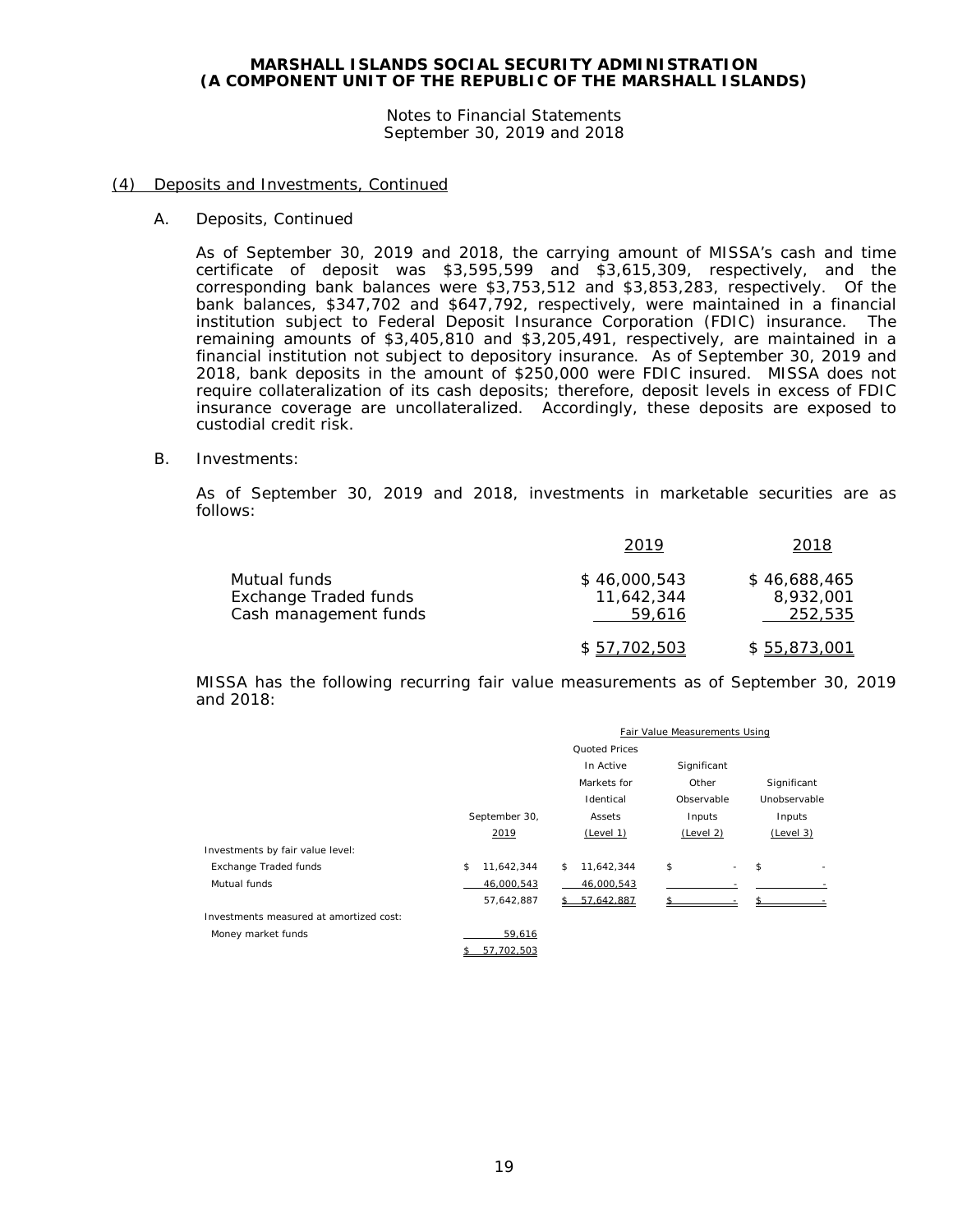Notes to Financial Statements September 30, 2019 and 2018

## (4) Deposits and Investments, Continued

## A. Investments, Continued

|                                         |                 |    | Fair Value Measurements Using |    |             |    |              |
|-----------------------------------------|-----------------|----|-------------------------------|----|-------------|----|--------------|
|                                         |                 |    | <b>Quoted Prices</b>          |    |             |    |              |
|                                         |                 |    | In Active                     |    | Significant |    |              |
|                                         |                 |    | Markets for                   |    | Other       |    | Significant  |
|                                         |                 |    | Identical                     |    | Observable  |    | Unobservable |
|                                         | September 30,   |    | Assets                        |    | Inputs      |    | Inputs       |
|                                         | 2018            |    | (Level 1)                     |    | (Level 2)   |    | (Level 3)    |
| Investments by fair value level:        |                 |    |                               |    |             |    |              |
| Exchange Traded funds                   | \$<br>8,932,001 | \$ | 8,932,001                     | \$ | ٠           | \$ |              |
| Mutual funds                            | 46,688,465      |    | 46,688,465                    |    |             |    |              |
|                                         | 55,620,466      | S. | 55,620,466                    |    |             |    |              |
| Investments measured at amortized cost: |                 |    |                               |    |             |    |              |
| Money market funds                      | 252,535         |    |                               |    |             |    |              |
|                                         | 55.873.001      |    |                               |    |             |    |              |

Additionally, MISSA owns 60,150 shares of common stock in Marshall Islands Holdings, Inc. (MIHI), which engages in all aspects of holding company activities in the RMI and which is the sole shareholder of Bank of Marshall Islands (BOMI). During the year ended September 30, 2019, MISSA exchanged 2,500 shares of MIHI common stock at \$200/share for 38,461 shares of Marshall Islands Service Corporation (MISCo) common stock at \$13/share.

MISSA also owns 80,080 shares of common stock in MISCo, which is majority-owned by MIHI.

The investment in MIHI is accounted for on the equity method since the investment constitutes 36% and 37%, respectively, ownership share as of September 30, 2019 and 2018. At September 30, 2019 and 2018, MISSA's investment in MIHI amounted to \$18,740,035 and \$17,395,014, respectively. The investment in MISCo is stated at NAV. At September 30, 2019 and 2018, MISSA's investment in MISCo amounted to \$1,030,097 and \$530,097, respectively.

As of September 30, 2019 and 2018, MISSA maintained bank deposits with BOMI totaling \$3,405,810 and \$3,205,491, respectively. During the years ended September 30, 2019 and 2018, MISSA received cash dividend payments from MIHI of \$500,133 and \$493,099, respectively.

During the years ended September 30, 2019 and 2018, the total net increase in fair value of investments included \$2,345,153 and \$2,430,530, respectively, of equity in the net earnings of MIHI.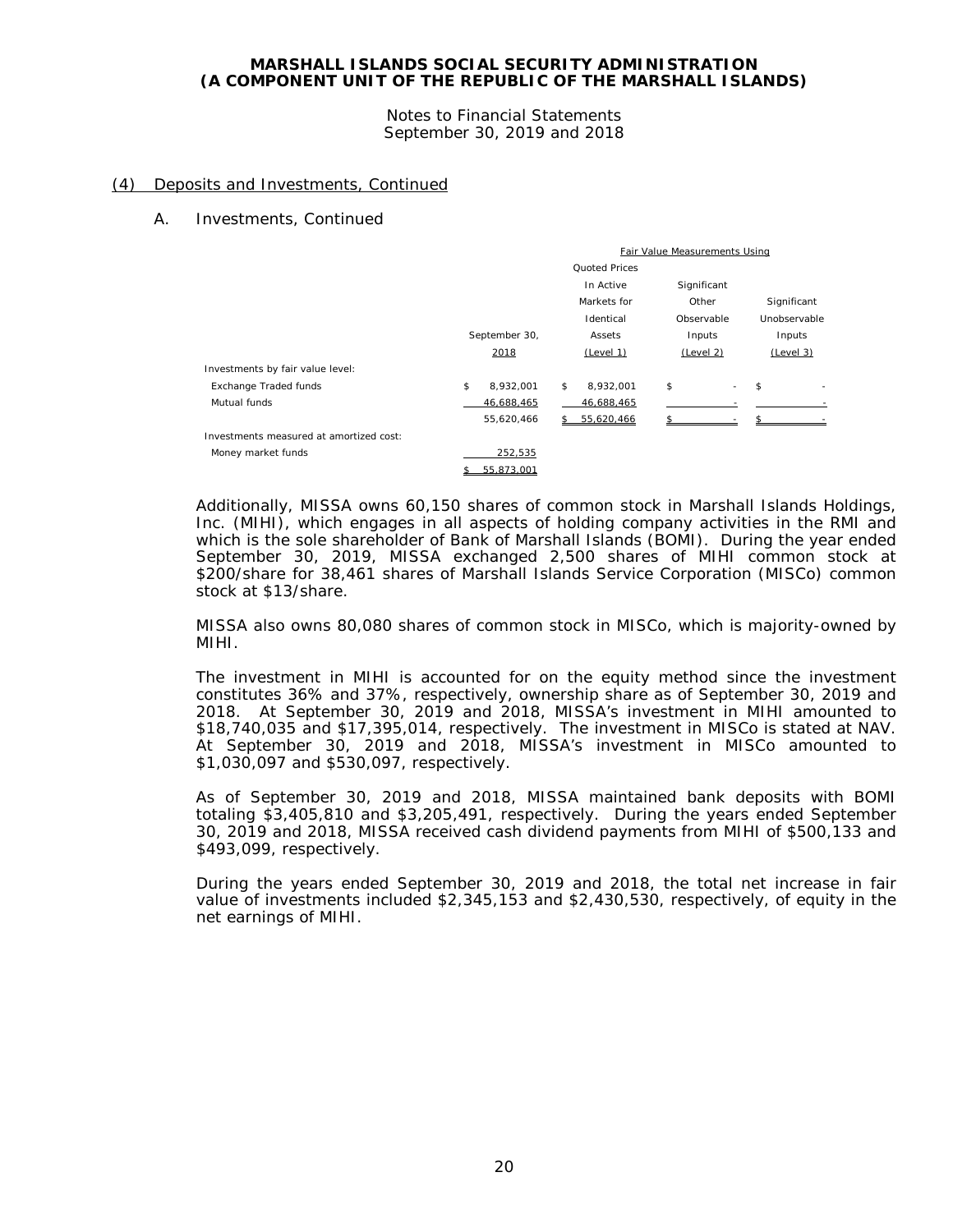Notes to Financial Statements September 30, 2019 and 2018

## (4) Deposits and Investments, Continued

## A. Investments, Continued

A summarized financial information of MIHI as of and for the years ended December 31, 2019 and 2018 is presented on the table below:

|                                                                              | 2019                           | 2018                          |
|------------------------------------------------------------------------------|--------------------------------|-------------------------------|
| Total assets                                                                 | \$135,898,616                  | \$135,377,930                 |
| <b>Total liabilities</b>                                                     | \$ 79,449.431                  | \$83,278,321                  |
| Equity:<br>Attributable to stockholders of MIHI<br>Noncontrolling interest   | 51,143,851<br>5,305,334<br>\$. | 47,413,344<br>4.686.265<br>\$ |
| Net income attributed to:<br>Stockholder of MIHI<br>Noncontrolling interests | \$<br>5.074.779<br>\$          | 5,709,095<br>\$               |

Credit risk for investments is the risk that an issuer or other counterparty to an investment will not fulfill its obligation. At September 30, 2019 and 2018, MISSA's investment portfolio did not include investments in debt securities. Accordingly, MISSA is not exposed to credit risk.

Custodial credit risk for investments is the risk that in the event of the failure of the counterparty to the transaction, MISSA will not be able to recover the value of investment or collateral securities that are in the possession of an outside party. MISSA's investments are held and administered by trustees. MISSA's custodian holds investment securities in MISSA's name. MISSA's custodian is not affiliated or related to investment brokers. Accordingly, these investments are not exposed to custodial credit risk.

Concentration of credit risk for investments is the risk of loss attributed to the magnitude of an entity's investment in a single issuer. GASB Statement No. 40 requires disclosure by issuer and amount of investments in any one issuer that represents five percent (5%) or more of total investments for MISSA. Investments issued or explicitly guaranteed by the U.S. government and investments in mutual funds, external investment pools, and other pooled investments are excluded from this requirement. There was no concentration of credit risk for investments as of September 30, 2019 and 2018.

Interest rate risk is the risk that changes in interest rates will adversely affect the fair value of debt instruments. MISSA does not have a formal investment policy that limits investment maturities as a means of managing its exposure to fair value losses arising from increasing interest rates. At September 30, 2019 and 2018, MISSA's investment portfolio did not include investments in debt securities. Accordingly, MISSA is not exposed to interest rate risk.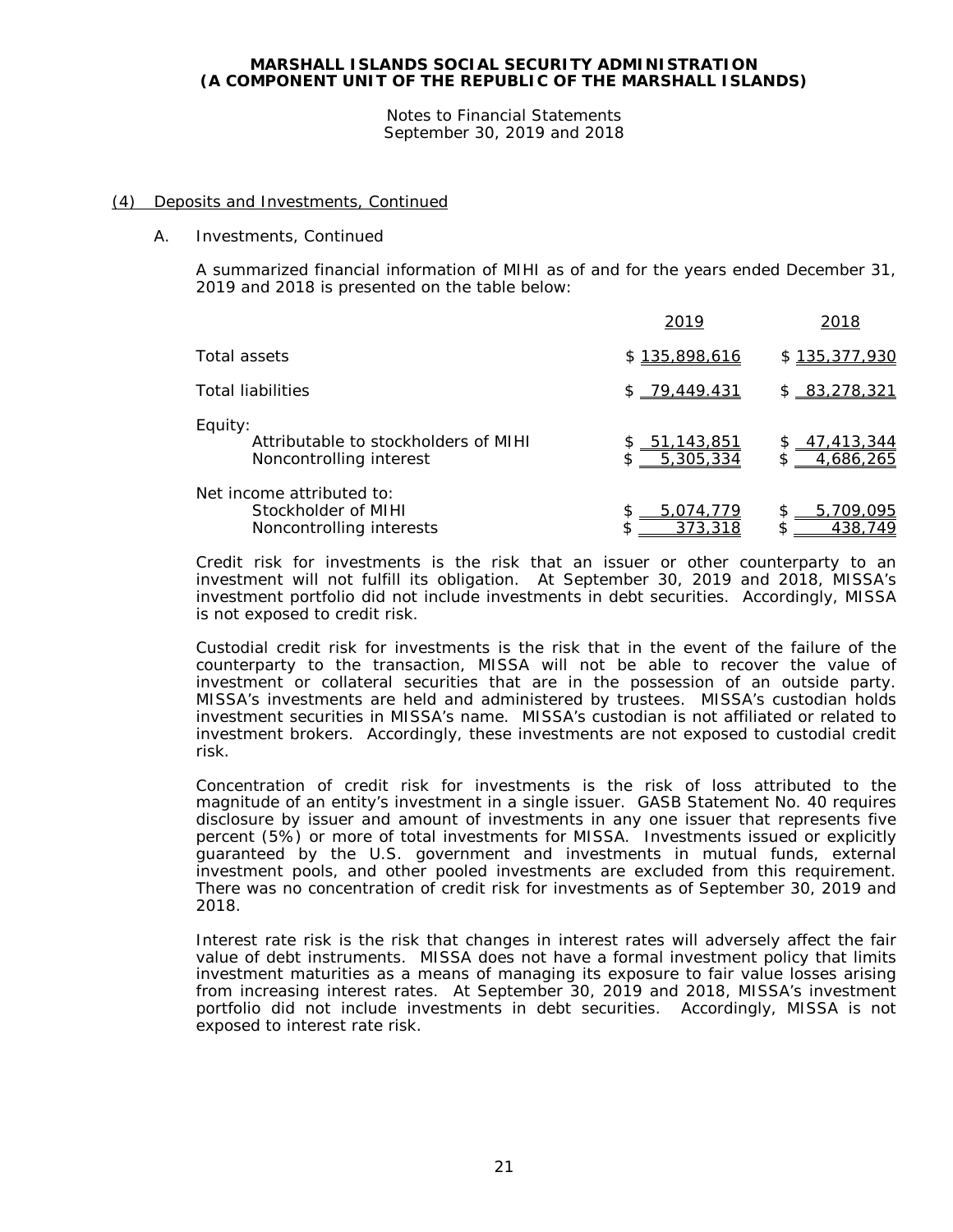Notes to Financial Statements September 30, 2019 and 2018

#### (5) Receivables

Receivables as of September 30, 2019 and 2018, including applicable allowances for doubtful accounts, are as follows:

|                                                           | 2019                                             | 2018                                             |
|-----------------------------------------------------------|--------------------------------------------------|--------------------------------------------------|
| Contributions<br>Court judgments<br><b>Notes</b><br>Other | \$4,559,939<br>4,307,754<br>1,141,516<br>287.815 | \$5,021,500<br>4,281,005<br>1,038,252<br>179,046 |
| Less allowance for doubtful accounts                      | 10,297,024<br>(6, 522, 649)<br>\$3.774.375       | 10,519,803<br>(6,666,096)<br>\$3,853,707         |

Court judgments represent amounts due from employers for delinquent contributions that have been referred to attorneys for collection and have been adjudicated by the Court. These amounts are comprised of unpaid contributions together with penalties, interest, and attorney fees and are subject to interest of 9% per annum. Notes represent amounts due from employers for delinquent contributions wherein the employer has entered into a promissory note agreement with MISSA with stipulated repayment terms and conditions, including interest of 12% per annum.

## (6) Related Party Transactions

As of September 30, 2019 and 2018, MISSA recorded amounts payable to the Marshall Islands Health Fund of \$1,664,543 and \$1,913,506, respectively, which represented unremitted basic health fund employee and employer contributions collected by MISSA at the respective year ends. Such is included in the statements of fiduciary net position as due to affiliate.

During the years ended September 30, 2019 and 2018, MISSA received an appropriation of \$2,314,747 and \$2,976,000, respectively, from RepMar's General Fund to subsidize monthly benefit payments as enacted by Public Law 2017-29.

#### (7) Capital Assets

Capital asset activity for the years ended September 30, 2019 and 2018, is as follows:

|                                                                                                     | October 1,<br>2018                                     | Additions                                 | Retirements                              | September 30,<br>2019                                         |  |
|-----------------------------------------------------------------------------------------------------|--------------------------------------------------------|-------------------------------------------|------------------------------------------|---------------------------------------------------------------|--|
| Buildings and improvements<br>Computer equipment<br>Motor vehicles<br>Office equipment<br>Furniture | 587.097<br>\$.<br>89,337<br>95,300<br>98,373<br>59,652 | \$<br>7.778<br>62,782<br>11,460<br>18,518 | \$<br>(6, 333)<br>(24, 500)<br>(58, 347) | 587,097<br>\$<br>90.782<br>133,582<br>51,486<br><u>78,170</u> |  |
| Less accumulated depreciation<br>and amortization                                                   | 929.759<br>(809,700)                                   | 100,538<br>(65, 418)                      | (89, 180)<br>89,180                      | 941,117<br>(785, 938)                                         |  |
|                                                                                                     | 20.059                                                 | 35,120                                    | \$                                       | 155.1<br>\$                                                   |  |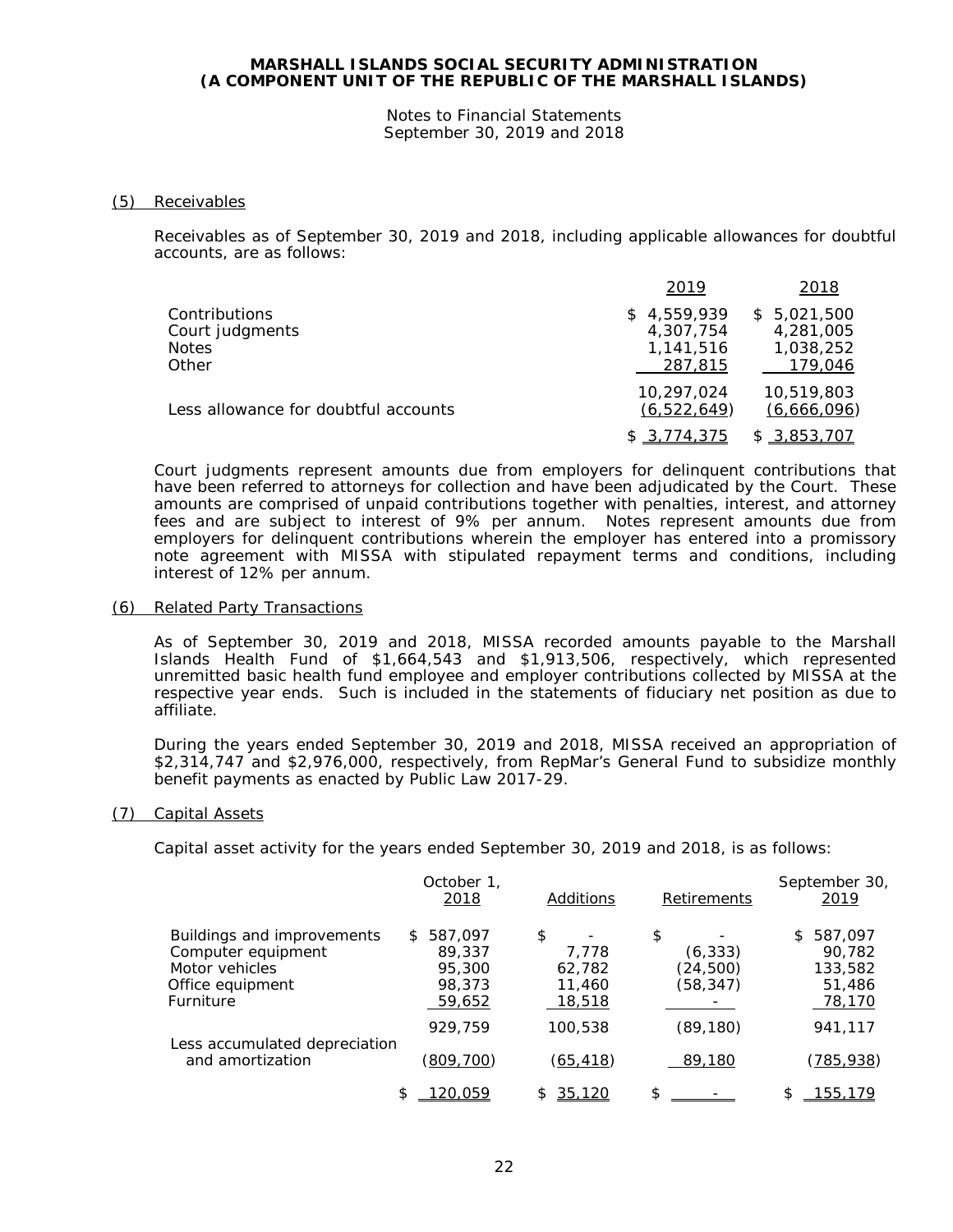Notes to Financial Statements September 30, 2019 and 2018

## (7) Capital Assets, Continued

|                                                                                                     | October 1,<br>2017                                     | Additions                              | Retirements         | September 30,<br>2018                                 |  |
|-----------------------------------------------------------------------------------------------------|--------------------------------------------------------|----------------------------------------|---------------------|-------------------------------------------------------|--|
| Buildings and improvements<br>Computer equipment<br>Motor vehicles<br>Office equipment<br>Furniture | 511,597<br>\$<br>117,342<br>95,300<br>95,391<br>59,467 | 75,500<br>\$<br>32,912<br>2,982<br>185 | \$<br>(60, 917)     | 587,097<br>\$<br>89,337<br>95,300<br>98,373<br>59,652 |  |
| Less accumulated depreciation<br>and amortization                                                   | 879.097<br><u>(838,912)</u>                            | 111,579<br>(31,705)                    | (60, 917)<br>60,917 | 929.759<br>(809,700)                                  |  |
|                                                                                                     | 40,185                                                 | 79.874                                 | \$                  | \$<br>120.059                                         |  |

#### (8) Employee Retirement Plan

In 2017, MISSA implemented a defined contribution retirement savings plan (the Plan) for its employees who have completed at least 3 months of service. Plan participants may contribute up to 10% of their gross salaries, with MISSA paying 20% of the employees' share for those with two years of service, 40% for three years of service, 60% for four years of service, 80% for five years of service and 100% for six years of service or more. Withdrawal from the Plan occurs upon termination of employment, retirement at age 65, permanent disability or death. Plan assets are held in a trust fund administered by a trustee in accordance with the trust agreement. Management has the authority to establish or amend Plan provisions and contribution requirements. MISSA contributed \$23,007 and \$24,892 to Plan participant accounts during the years ended September 30, 2019 and 2018, respectively, and total plan assets were \$116,896 and \$73,181 as of September 30, 2019 and 2018, respectively.

## (9) Contingencies

MISSA obtained an actuarial valuation of the Retirement Fund as of October 1, 2018. The valuation reported actuarial accrued liabilities and market value of assets for the Retirement Fund of \$428.74 million and \$79.27 million, respectively, as of October 1, 2018. The funded ratio of the Retirement Fund as of October 1, 2018 is 18%. As of September 30, 2019, MISSA recorded total fund equity of \$83,132,371 in the Retirement Fund, as funds available to fund future benefit obligations. These conditions indicate that MISSA may be unable to meet its future benefit obligations.

MISSA is of the opinion that there are outstanding contributions due to the Retirement Fund; however, a reasonable estimate of this amount cannot be made due primarily to noncompliance by employers.

#### (10) Risk Management

MISSA is exposed to various risks of loss related to torts; theft of, damage to, and destruction of assets; errors and omissions; injuries to employees; and natural disasters. MISSA has elected to purchase commercial insurance from independent third parties for the risks of loss to which it is exposed. Settled claims resulting from these risks have not exceeded commercial insurance coverage in any of the past three fiscal years. MISSA is also exposed to investment risk. This risk is limited by diversification of the portfolio, establishment and monitoring of investment policies and guidelines, and monitoring of investment performance. In addition, investment consultants monitor MISSA's activities and advise the Board of **Directors**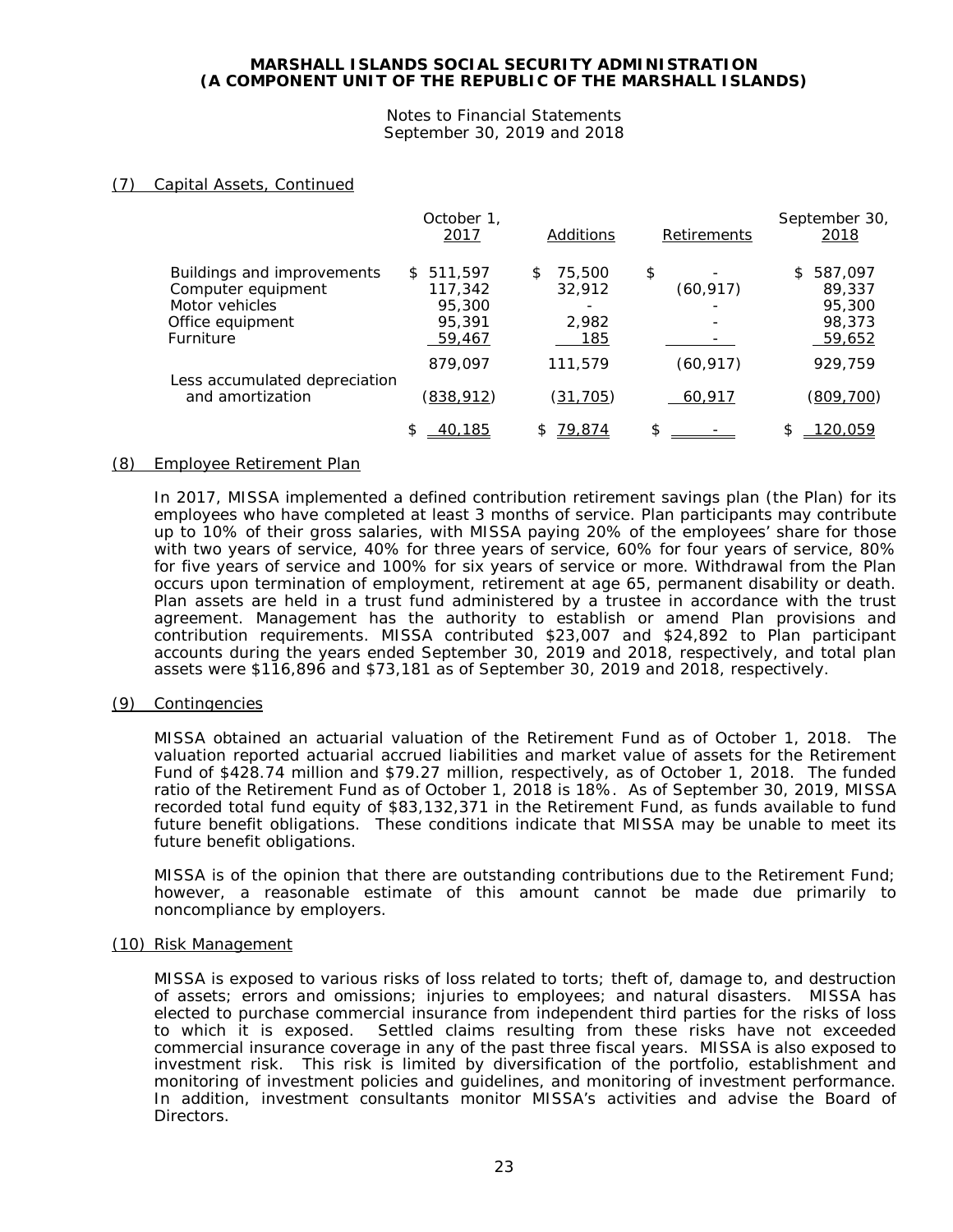Notes to Financial Statements September 30, 2019 and 2018

#### (11) Subsequent Event

On March 11, 2020, the World Health Organization declared the novel strain of coronavirus (COVID-19) a global pandemic and recommended containment and mitigation measures worldwide. Downturn in the global market caused by this pandemic has resulted in a decline of approximately \$5.8 million in the market value of MISSA's long-term investments in marketable securities through May 31, 2020. As of June 16, 2020, there has been no confirmed case of COVID-19 in the Marshall Islands. MISSA has determined that should the pandemic reach the Marshall Islands, it may negatively impact MISSA's operations and MISSA may become dependent upon the financial support of RepMar. However, the effect of the pandemic on RepMar is also uncertain and future available funding to RepMar component units may be limited. Therefore, while MISSA expects this matter to potentially have a negative impact on its investments and changes in net position available for benefits, the related financial impact cannot be reasonably estimated at this time.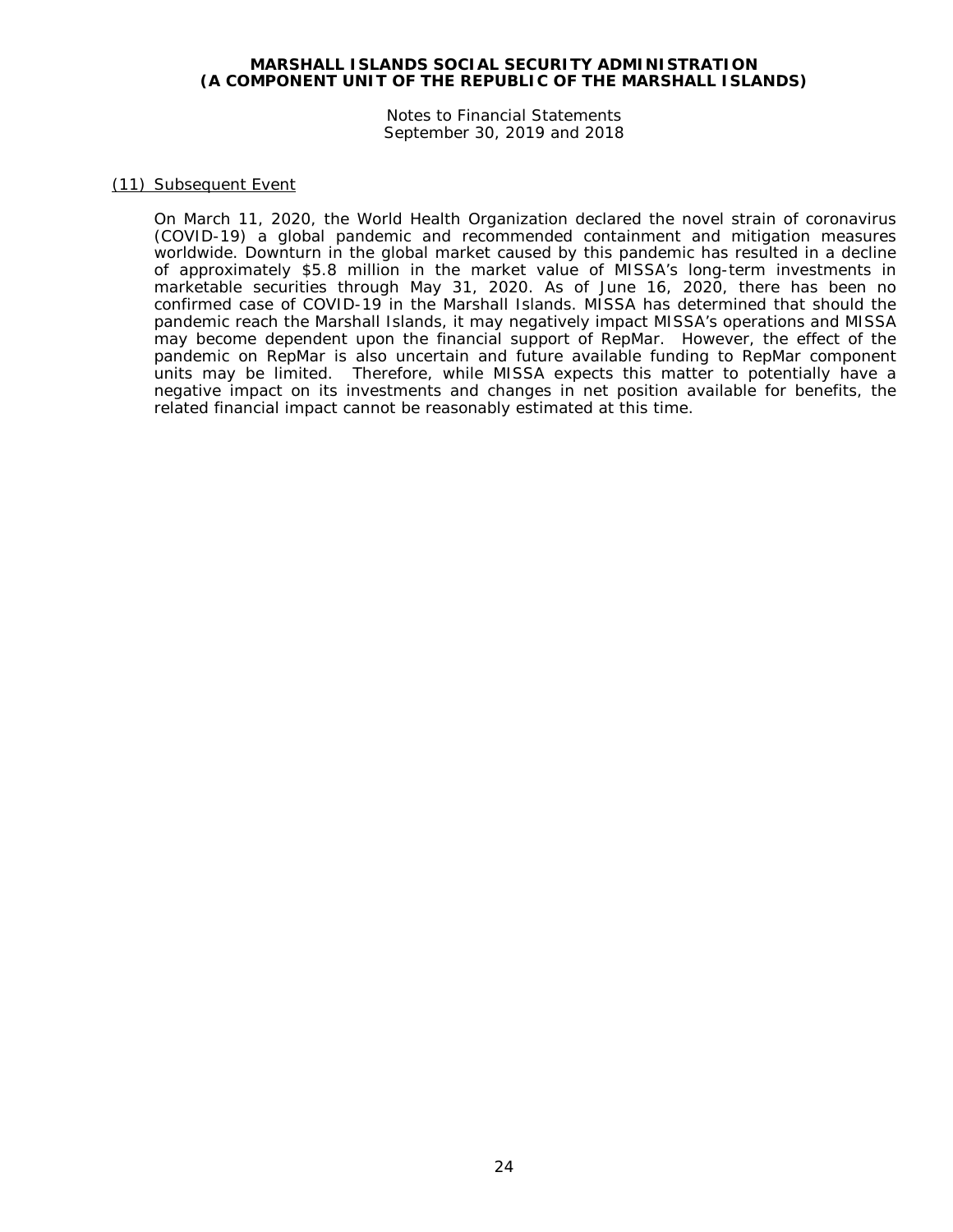# Combining Statement of Fiduciary Net Position September 30, 2019

|                                                                                                                                                                                                    | Retirement<br>Fund                                                                                   | <b>Prior Service</b><br>Fund | <b>Total Before</b><br>Elimination                                                                   | Elimination            | Total                                                                                                |
|----------------------------------------------------------------------------------------------------------------------------------------------------------------------------------------------------|------------------------------------------------------------------------------------------------------|------------------------------|------------------------------------------------------------------------------------------------------|------------------------|------------------------------------------------------------------------------------------------------|
| <b>ASSETS</b>                                                                                                                                                                                      |                                                                                                      |                              |                                                                                                      |                        |                                                                                                      |
| Cash                                                                                                                                                                                               | \$<br>1,515,230                                                                                      | 80,369<br>\$                 | 1,595,599<br>\$                                                                                      | \$                     | 1,595,599<br>\$                                                                                      |
| Receivables, net                                                                                                                                                                                   | 3,828,807                                                                                            | 600                          | 3,829,407                                                                                            | (55, 032)              | 3,774,375                                                                                            |
| Investments:<br>Cash management<br>Time certificate of deposit<br><b>Stocks</b><br>Exchange traded funds<br>Mutual funds<br><b>Total investments</b><br>Capital assets, net<br><b>Total assets</b> | 59,616<br>2,000,000<br>19,770,132<br>11,642,344<br>46,000,543<br>79,472,635<br>155,179<br>84,971,851 | 80,969                       | 59,616<br>2,000,000<br>19,770,132<br>11,642,344<br>46,000,543<br>79,472,635<br>155,179<br>85,052,820 | (55, 032)              | 59,616<br>2,000,000<br>19,770,132<br>11,642,344<br>46,000,543<br>79,472,635<br>155,179<br>84,997,788 |
| LIABILITIES                                                                                                                                                                                        |                                                                                                      |                              |                                                                                                      |                        |                                                                                                      |
| Accounts payable<br>Other liabilities and accruals<br>Due to affiliate<br><b>Total liabilities</b>                                                                                                 | 63,641<br>111,296<br>1,664,543<br>1,839,480                                                          | 59,366<br>59,366             | 63.641<br>170.662<br>1,664,543<br>1,898,846                                                          | (55, 032)<br>(55, 032) | 63,641<br>115,630<br>1,664,543<br>1,843,814                                                          |
| <b>NET POSITION</b>                                                                                                                                                                                |                                                                                                      |                              |                                                                                                      |                        |                                                                                                      |
| Held in trust for retirement, disability and<br>survivors' benefits                                                                                                                                | 83,132,371<br>\$                                                                                     | 21,603<br>\$                 | 83,153,974<br>\$                                                                                     | \$                     | 83,153,974<br>\$                                                                                     |

See Accompanying Independent Auditors' Report.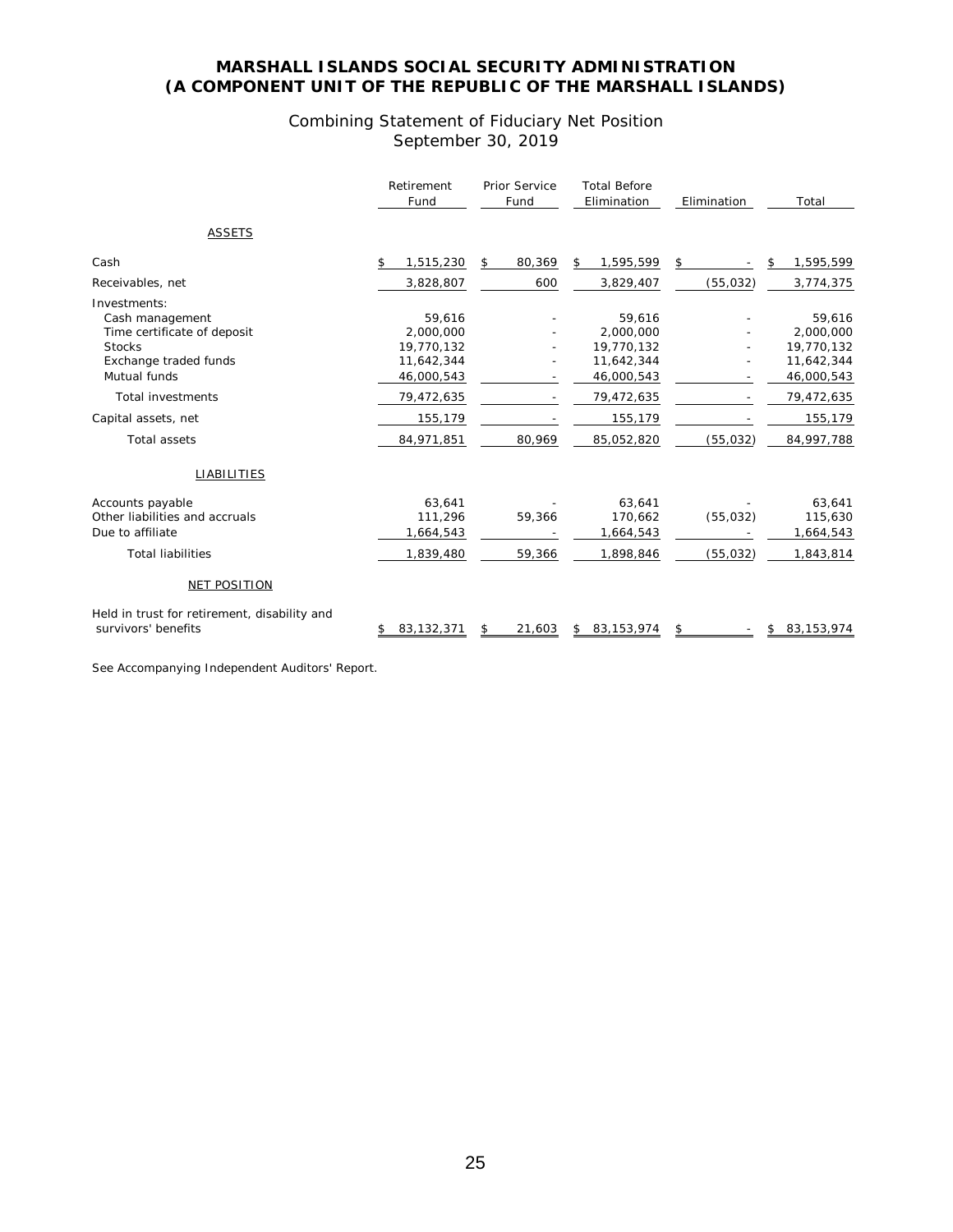# Combining Statement of Changes in Fiduciary Net Position Year Ended September 30, 2019

|                                                             | Retirement<br>Fund    | Prior Service<br>Fund | <b>Total Before</b><br>Elimination | Elimination | Total                 |
|-------------------------------------------------------------|-----------------------|-----------------------|------------------------------------|-------------|-----------------------|
| Additions:<br>Contributions:                                |                       |                       |                                    |             |                       |
| Private employees                                           | \$13,403,279          | \$                    | 13,403,279<br>\$                   | \$          | 13,403,279<br>\$      |
| Government employees<br>Penalties and interest              | 6,608,620<br>796,180  |                       | 6,608,620<br>796,180               |             | 6,608,620<br>796,180  |
| <b>Total contributions</b><br>Recovery of doubtful accounts | 20,808,079<br>143,446 |                       | 20,808,079<br>143,446              |             | 20,808,079<br>143,446 |
| Net contributions income                                    | 20,951,525            |                       | 20,951,525                         |             | 20,951,525            |
| Investment income:                                          |                       |                       |                                    |             |                       |
| Net change in the fair value of investments                 | 14,417                |                       | 14,417                             |             | 14,417                |
| <b>Dividends</b>                                            | 2,316,894             |                       | 2,316,894                          |             | 2,316,894             |
| Interest                                                    | 10,793                |                       | 10,793                             |             | 10,793                |
| Total investment income<br>Less investment expense:         | 2,342,104             |                       | 2,342,104                          |             | 2,342,104             |
| Management and custodial fees                               | 136,251               |                       | 136,251                            |             | 136,251               |
| Net investment income                                       | 2,205,853             |                       | 2,205,853                          |             | 2,205,853             |
| Other additions                                             | 261,468               | 114,317               | 375,785                            | (17, 997)   | 357,788               |
| RepMar subsidy                                              | 2,314,747             |                       | 2,314,747                          |             | 2,314,747             |
| <b>Total additions</b>                                      | 25,733,593            | 114,317               | 25,847,910                         | (17, 997)   | 25,829,913            |
| Deductions:                                                 |                       |                       |                                    |             |                       |
| Benefit payments:                                           |                       |                       |                                    |             |                       |
| Retirement                                                  | 12,652,402            | 25,530                | 12,677,932                         |             | 12,677,932            |
| Survivors                                                   | 7,153,156             | 64,786                | 7,217,942                          |             | 7,217,942             |
| Disability<br>Lump sum                                      | 803,963<br>135,455    |                       | 803,963<br>135,455                 |             | 803,963<br>135,455    |
| Total benefit payments                                      | 20,744,976            | 90,316                | 20,835,292                         |             | 20,835,292            |
| Administrative                                              | 1,106,091             | 17,997                | 1,124,088                          | (17, 997)   | 1,106,091             |
| <b>Total deductions</b>                                     | 21,851,067            | 108,313               | 21,959,380                         | (17, 997)   | 21,941,383            |
| Change in net position                                      |                       | 6,004                 |                                    |             |                       |
|                                                             | 3,882,526             |                       | 3,888,530                          |             | 3,888,530             |
| Net position at beginning of year                           | 79,249,845            | 15,599                | 79,265,444                         |             | 79,265,444            |
| Net position at end of year                                 | \$83,132,371          | 21,603<br>\$          | \$<br>83, 153, 974                 | \$          | 83, 153, 974<br>\$    |

See Accompanying Independent Auditors' Report.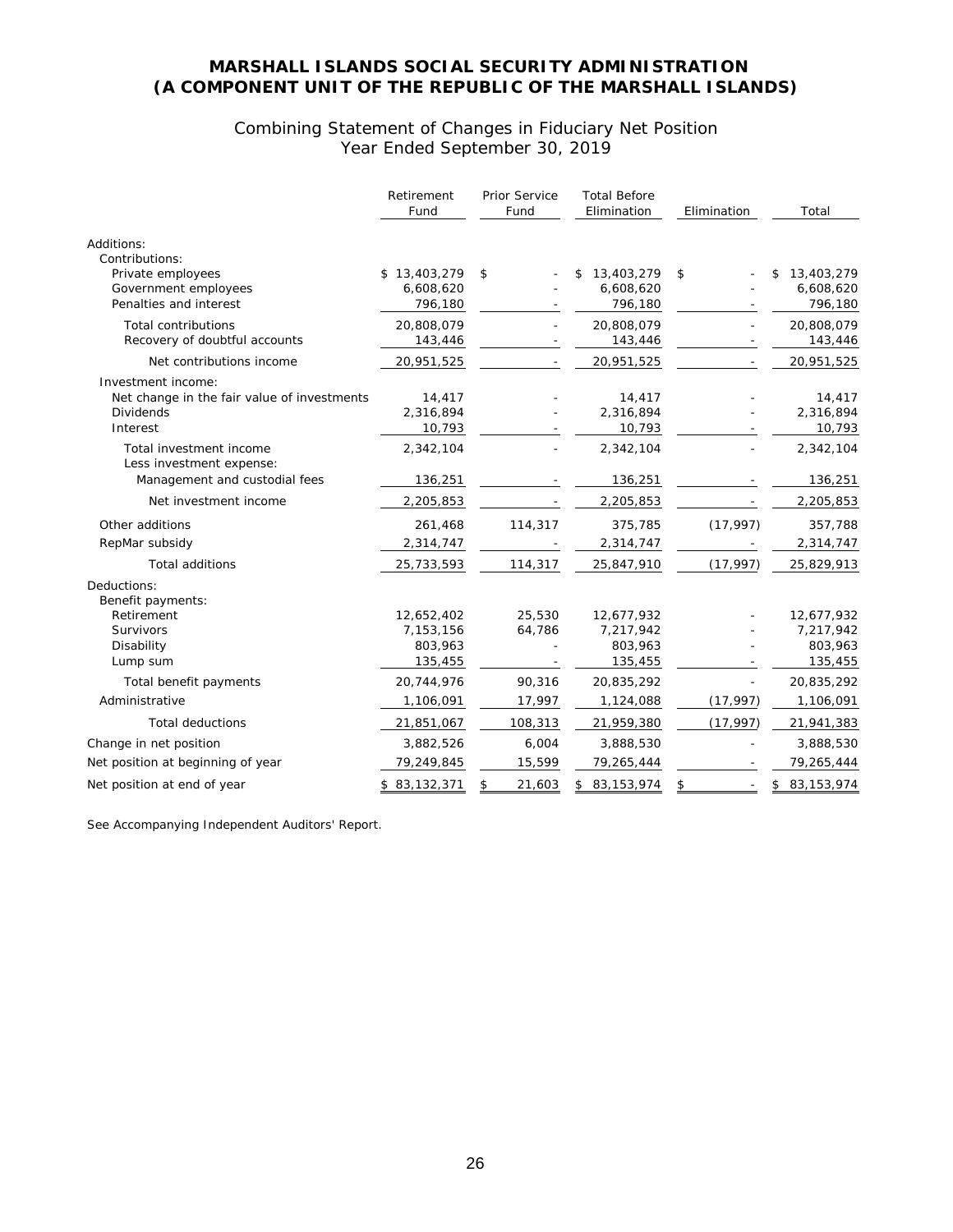

Deloitte & Touche LLP 361 South Marine Corps Drive Tamuning, GU 96913-3973 USA

Tel: +1 (671) 646-3884 Fax: +1 (671) 649-4265

www.deloitte.com

#### **INDEPENDENT AUDITORS' REPORT ON INTERNAL CONTROL OVER FINANCIAL REPORTING AND ON COMPLIANCE AND OTHER MATTERS BASED ON AN AUDIT OF FINANCIAL STATEMENTS PERFORMED IN ACCORDANCE WITH**  *GOVERNMENT AUDITING STANDARDS*

Board of Directors Marshall Islands Social Security Administration:

We have audited, in accordance with the auditing standards generally accepted in the United States of America and the standards applicable to financial audits contained in *Government Auditing Standards* issued by the Comptroller General of the United States, the financial statements of the Marshall Islands Social Security Administration (MISSA), which comprise the statement of fiduciary net position as of September 30, 2019, and the related statement of changes in fiduciary net position for the year then ended, and the related notes to the financial statements, and have issued our report thereon dated June 16, 2020.

# **Internal Control Over Financial Reporting**

In planning and performing our audit of the financial statements, we considered MISSA's internal control over financial reporting (internal control) to determine the audit procedures that are appropriate in the circumstances for the purpose of expressing our opinion on the financial statements, but not for the purpose of expressing an opinion on the effectiveness of MISSA's internal control. Accordingly, we do not express an opinion on the effectiveness of MISSA's internal control.

A *deficiency in internal control* exists when the design or operation of a control does not allow management or employees, in the normal course of performing their assigned functions, to prevent, or detect and correct, misstatements on a timely basis. A *material weakness* is a deficiency, or a combination of deficiencies, in internal control, such that there is a reasonable possibility that a material misstatement of the entity's financial statements will not be prevented, or detected and corrected on a timely basis.

Our consideration of internal control was for the limited purpose described in the first paragraph of this section and was not designed to identify all deficiencies in internal control that might be material weaknesses or significant deficiencies. Given these limitations, during our audit we did not identify any deficiencies in internal control that we consider to be material weaknesses. However, material weaknesses may exist that have not been identified.

## **Compliance and Other Matters**

As part of obtaining reasonable assurance about whether MISSA's financial statements are free from material misstatement, we performed tests of its compliance with certain provisions of laws, regulations, contracts, and grant agreements, noncompliance with which could have a direct and material effect on the determination of financial statement amounts. However, providing an opinion on compliance with those provisions was not an objective of our audit, and accordingly, we do not express such an opinion. The results of our tests disclosed no instances of noncompliance or other matters that are required to be reported under *Government Auditing Standards*.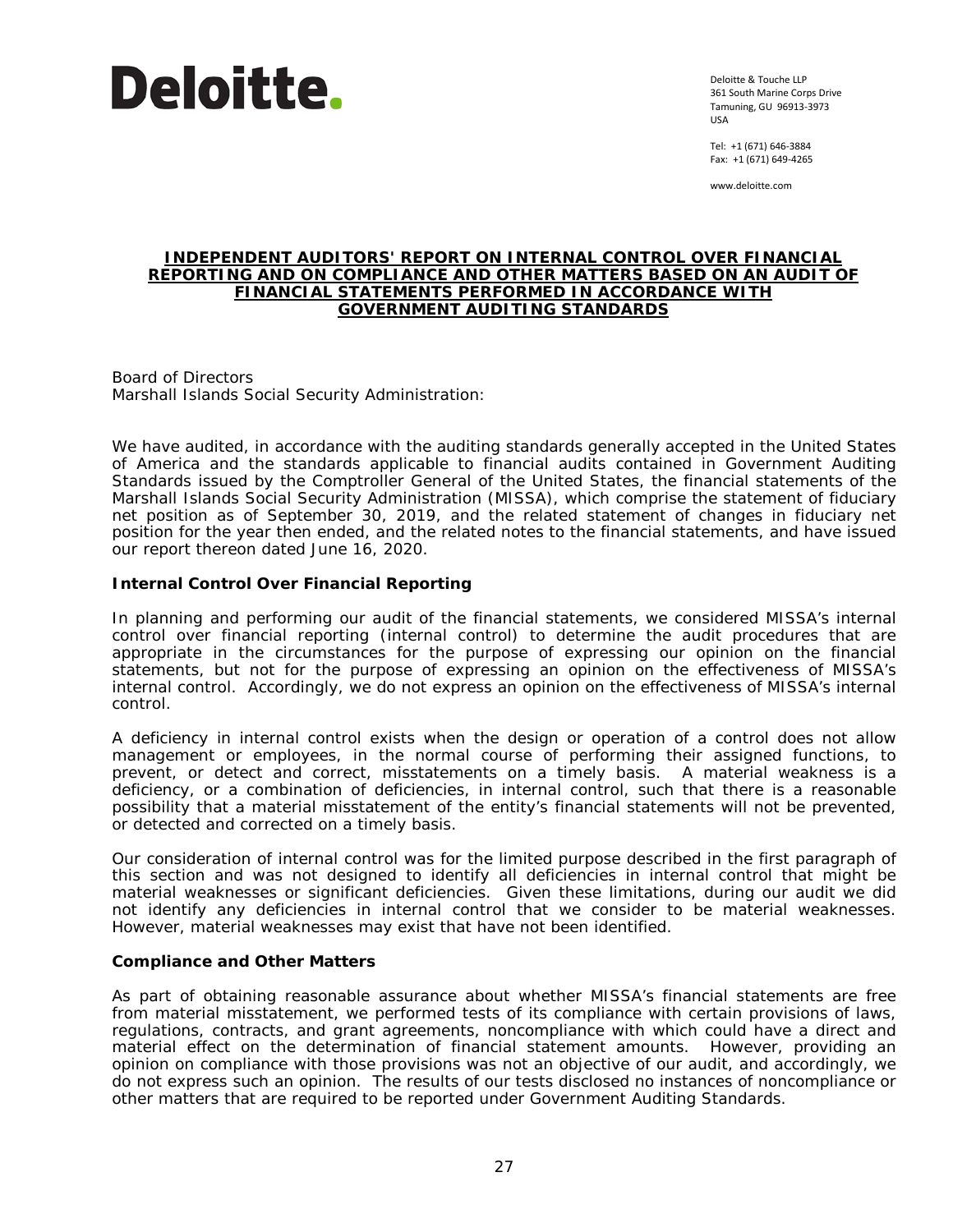

## **Purpose of this Report**

The purpose of this report is solely to describe the scope of our testing of internal control and compliance and the results of that testing, and not to provide an opinion on the effectiveness of the entity's internal control or on compliance. This report is an integral part of an audit performed in accordance with *Government Auditing Standards* in considering the entity's internal control and compliance. Accordingly, this communication is not suitable for any other purpose.

loite Wackell

June 16, 2020